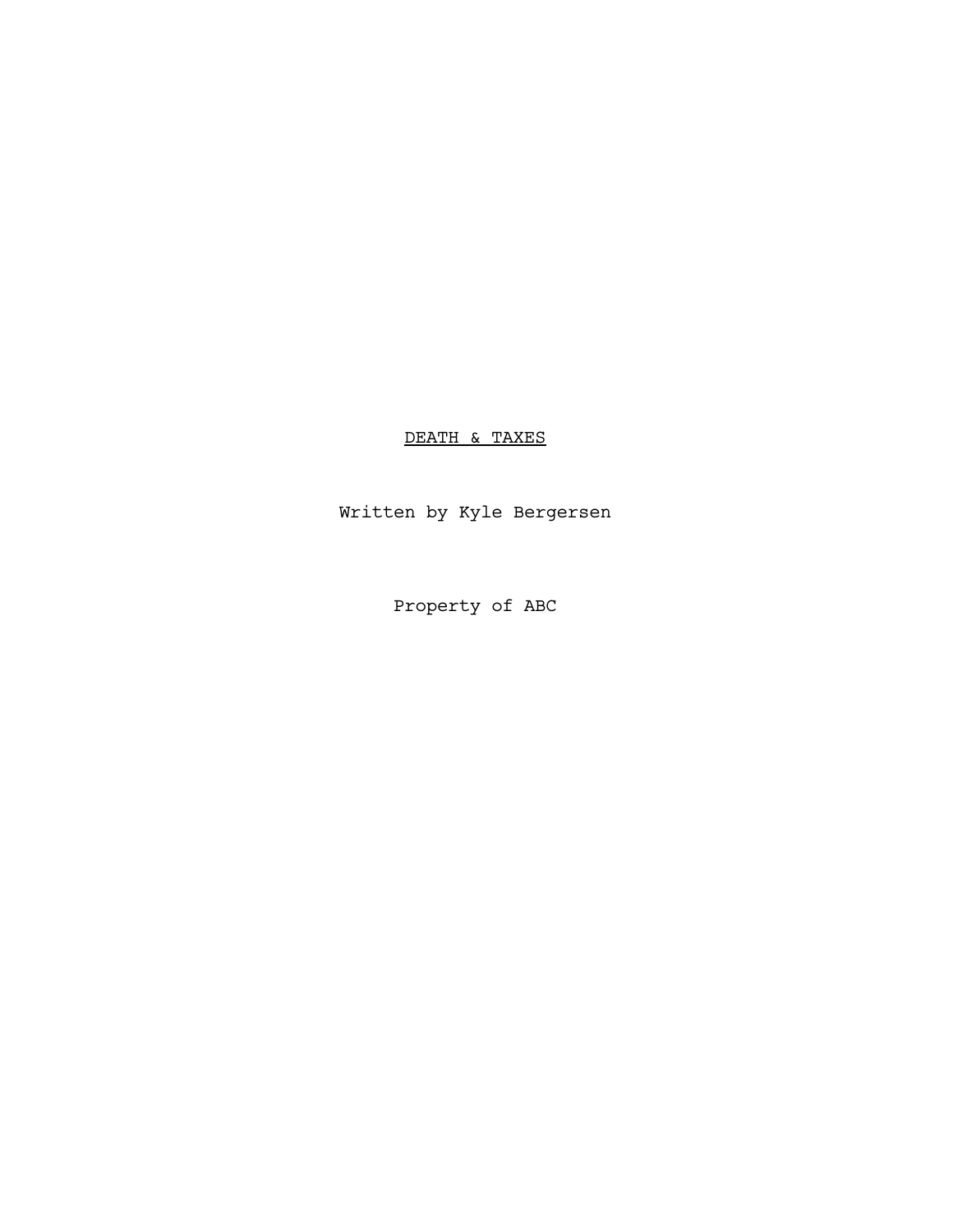### **TEASER**

FADE IN:

INT. CUBICLE JUNGLE - DAY

EARL (30's) barges down the corridor with a headlong stride. A sheet of paper gripped tightly in his fist. Nothing will get in his way.

INT. PHOTOCOPY ROOM - DAY

Earl storms inside and comes to a sudden stop. Fear grows in his eyes. He ekes out a bit of phony bravado.

> EARL So we meet again.

His nemesis stands against the wall. A complicated and convoluted array of buttons, gears and illuminated panels - the office photocopier.

B&W SECURITY CAM POV: Earl approaches the photocopy machine. His head on a swivel. Making sure the coffee maker or fax machine doesn't bushwhack him along the way.

Posted above the photocopier is a list of Do's and Don'ts.

- #1. Keep hands away from all moving parts.
- #2. Swearing is not permitted in this area.
- #3. This is not a medium for self-expression.
- #4. Do not look into the light. Earl looks at the photocopier warily.

EARL Remember what happened to the last machine? Capitulate or suffer the consequences.

Earl lays his page face-down and presses COPY. The photocopier HUMS, SHUDDERS and MOANS. Finally, it JAMS. The machine WHEEZES into idle. Earl barely maintains his thin veneer of self-control.

He spies the final rule.

#5. Do not unjam the copier. If a jam occurs, fill out the L220 Repair Form and submit it to your supervisor.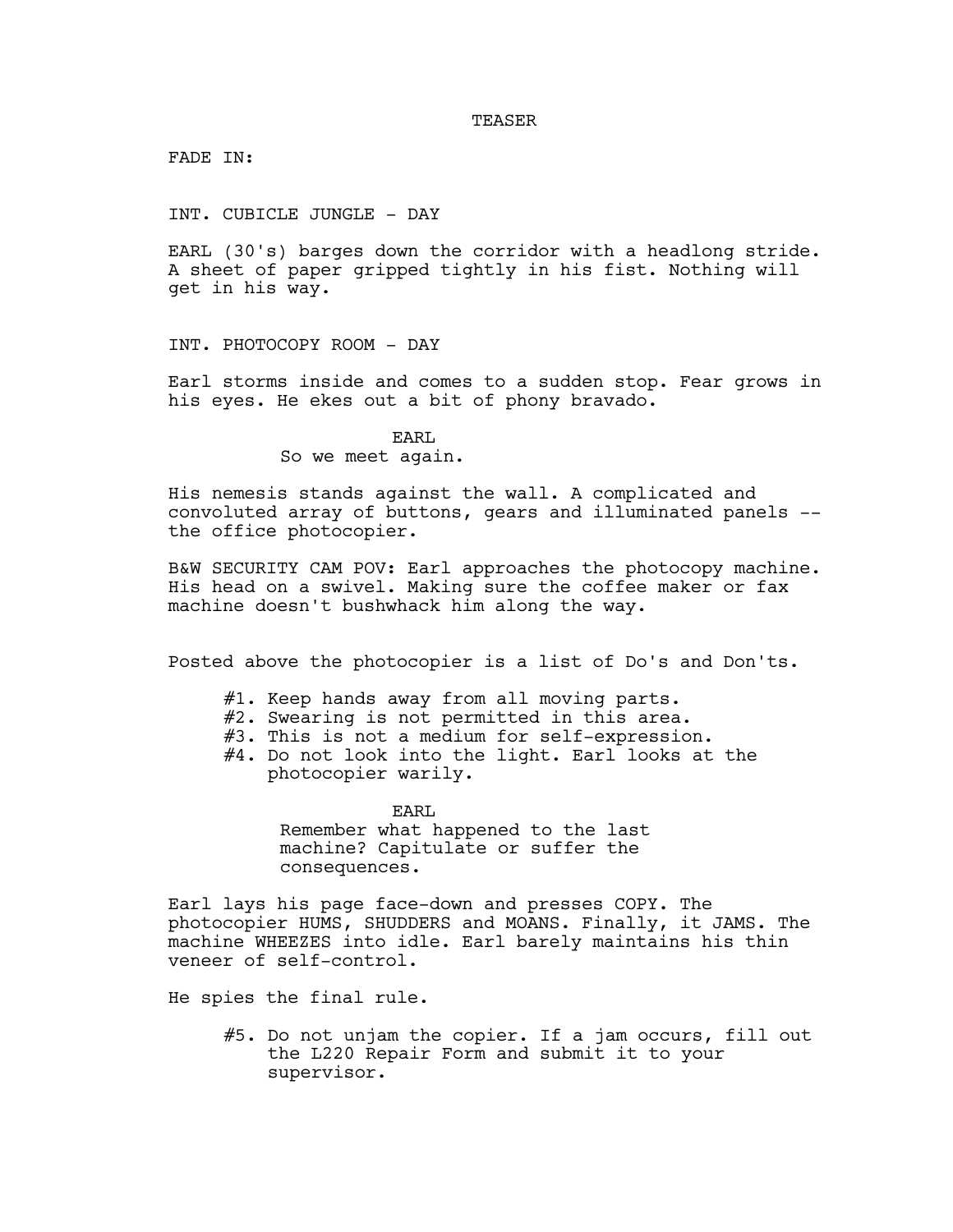Earl reaches for an L220 Repair Form. There are none. A memo reads: If out, please make more copies. Earl's anger builds. He reaches for his original and discovers the machine ate it.

> EARL You just don't get it, do you? All I want is a little respect and you treat me like some punk bitch.

B&W SECURITY CAM POV: Earl grabs a fire extinguisher and begins to murder the inanimate object.

> EARL (yelling) Why do you make me do this? Mocking me with your meaningless icons!

Just as quickly as it started, it's over. Covered in sweat, Earl HYPERVENTILATES. The photocopier lies in ruins.

INT. FLOYD'S OFFICE - DAY

A dishevelled Earl slouches before his boss, FLOYD (50's), in the only office on the floor with a window. Tightly shuttered blinds squander the prestige in the dimly lit room.

> FLOYD (O.S.) Earl, do you think photocopiers grow on trees?

Earl picks up a framed photo of his boss. Wearing a polyester leisure suit and feathered haircut, YOUNG FLOYD (20's) poses arm-in-arm with a uniformed Augusto Pinochet. It's signed: Floyd, I really like your style. General A. Pinochet.

> FLOYD (O.S.) That we can chop one down any time we want from a vast Xerox forest that stands just outside The Beltway?

### EARL

(arrogantly) You can't fire me, Floyd. Civil servants are the herpes of the working class. We're here to stay.

Earl lowers the picture to reveal our 21st century Floyd - complete with graying comb-over. Surrounded by B&W monitors that vigilantly invade the privacy of his employees.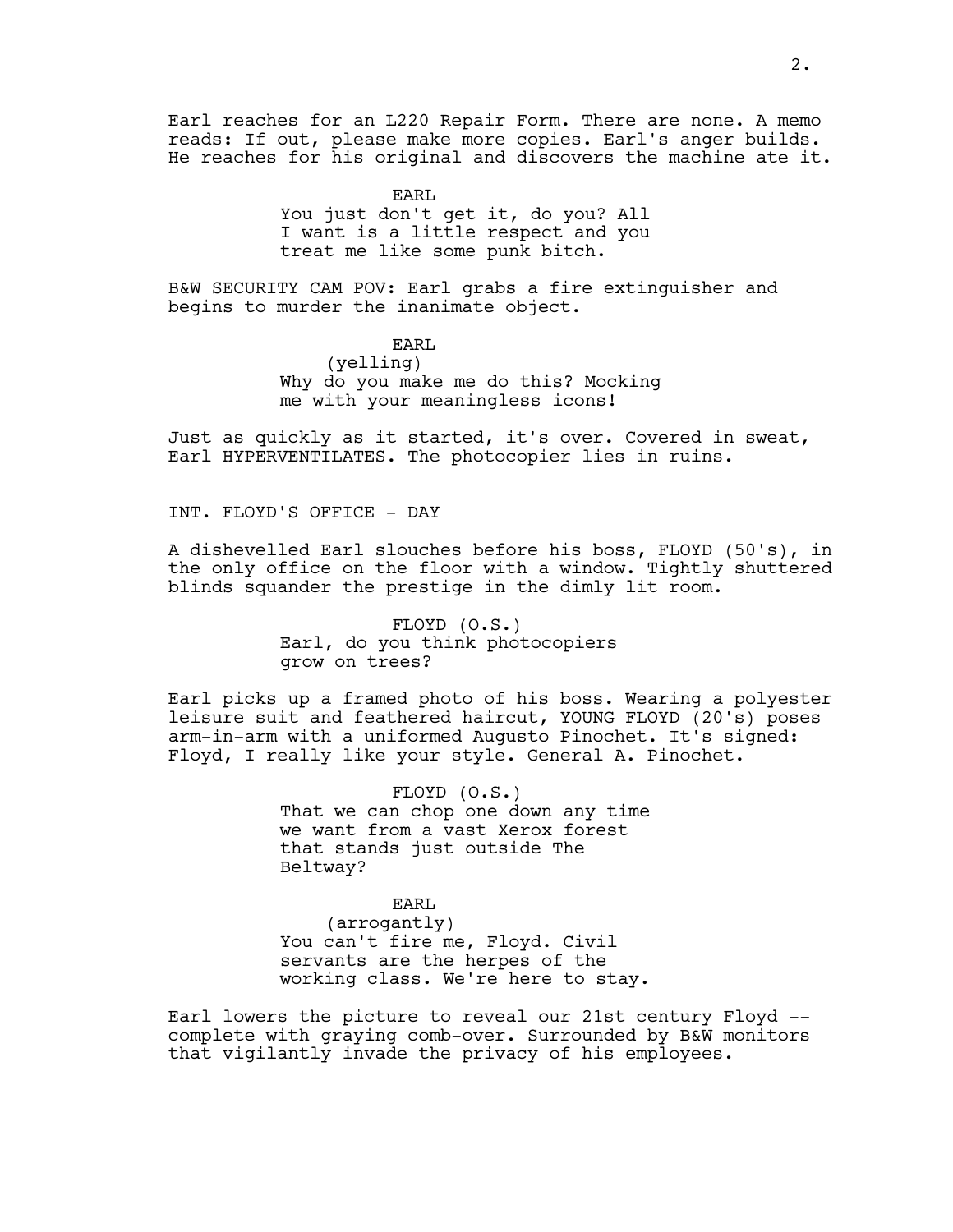FLOYD

You're not going anywhere. I need you for the Common Ground audit.

EARL (surprised) Isn't that Kirstin's assignment?

FLOYD She bowed out for medical reasons. Claims she needs another hysterectomy.

EARL Women. There's always something wrong with 'em.

Floyd nods his head agreement.

FLOYD

Listen to me carefully, Earl. If you know what's good for you, you'll do a half-assed job and finish this audit as quickly as possible.

Earl tries to speak but Floyd cuts him off.

FLOYD

I don't wanna hear about your code of honor or code of ethics. Morse code or even one coda. The only code I care about is the tax code. Got it?

Earl leans aggressively on Floyd's desk. One of those drinking birds repetitively dips his beak in a glass of water.

> EARL Then give me an assistant. It's been six months. Six months of dealing with piddley crap that could be handled by a well-trained monkey. (sternly) I want my monkey, Floyd.

Floyd's not one to back down from a fight.

FLOYD

I can't go around hiring people.

Earl sits down and crosses his arms defiantly.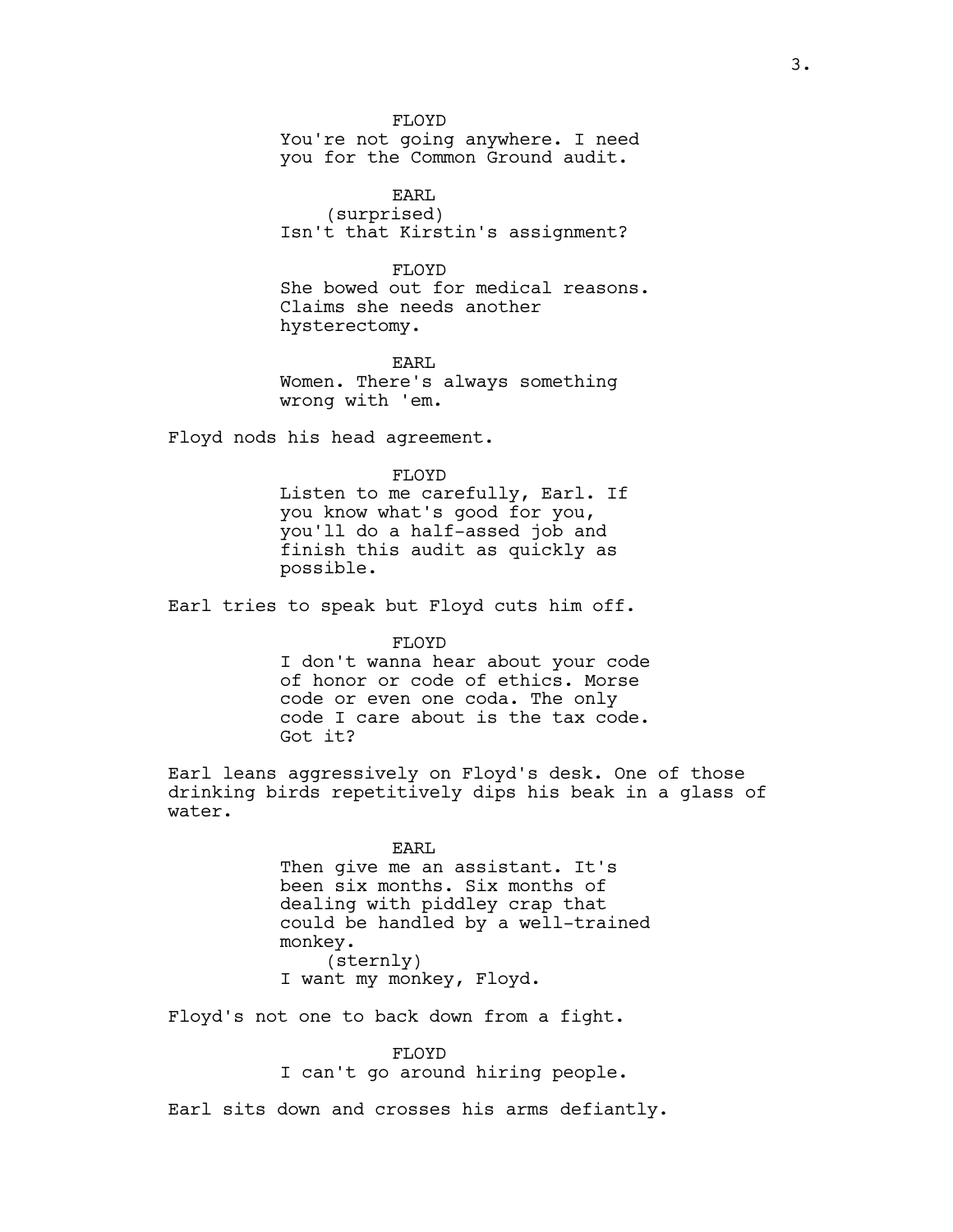EARL

And why not?

FLOYD

Because it just doesn't work that way. First, I hafta make a need assessment to verify the vacated job is still essential and not duplicated elsewhere.

Earl listens contemptuously. The dipping bird monotonously plods on.

FLOYD

After that, I'm required by law to internally post the opening for existing government employees.

The corners slowly chip away from Earl's defiance. The dipping bird continues getting nowhere.

> FLOYD Only then can I advertise the position externally.

EARL (slightly beaten) But it's been six months. Surely, we've reached that point by now.

> FLOYD (exasperated)

You can be so naive.

Floyd motions to the stacks of bound rules and regulations that fill the shelves behind his desk.

> FLOYD Do you have any idea of the legal risk that exposes us to? Let's say we interview a middle-aged black woman and some guy with a visible physical handicap.

> > EARL

Okay.

FLOYD

What if they're equally qualified? We can only hire one. The other could sue us for discriminatory hiring practices. It could cost millions.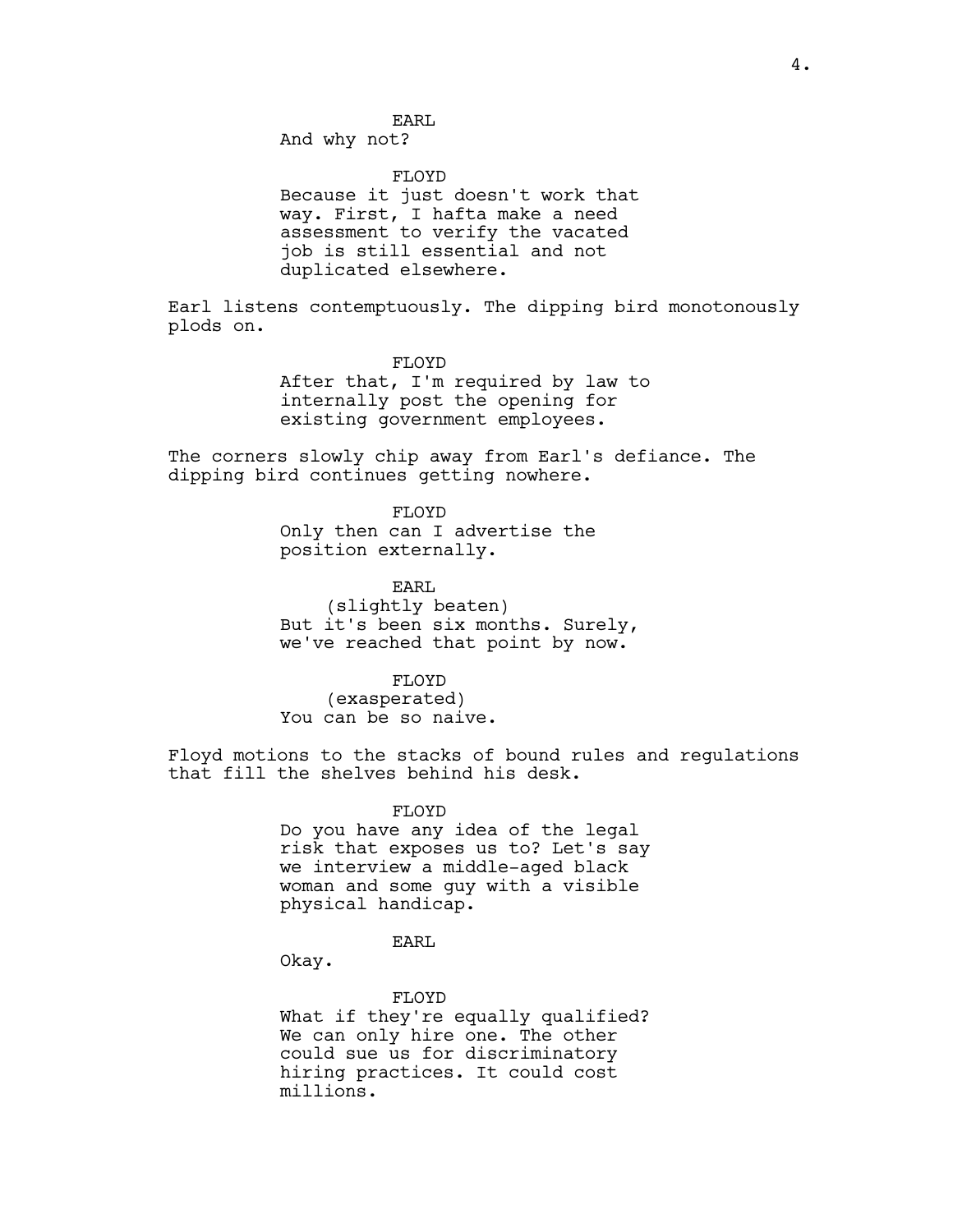Floyd tabulates a figure on his huge mechanical calculator.

FLOYD It turns out to be more costeffective to let you destroy three photocopiers a month than hire an assistant.

Earl's overwhelmed with irony. The dipping bird plods on with unthinking glee.

> FLOYD Now, get back to work.

EARL This isn't over, Floyd. I'm gonna get that assistant. Floyd's phone RINGS.

FLOYD (angrily) What? (cowed) Yes, sir. What can I do for you? Floyd masks the phone receiver.

FLOYD Get outta here.

Earl exits. Leaving Floyd alone.

FLOYD I just assigned it to him. (beat) Don't worry. He'll sleepwalk right through it. (beat) Oh, he'll tow the company line. And if he can't, he's completely expendable.

FADE TO BLACK.

END TEASER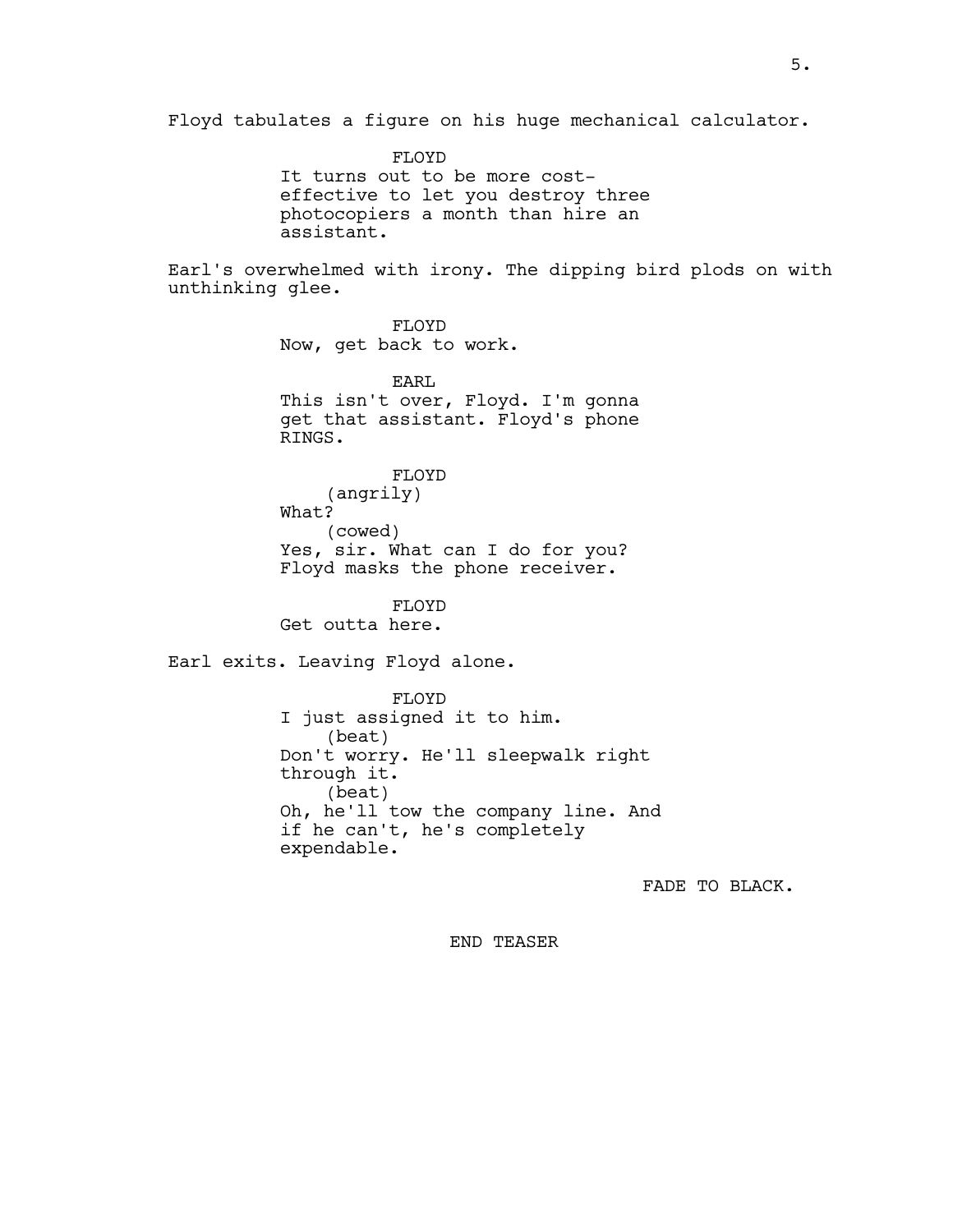FADE IN:

## EXT. WASHINGTON ICONS - DAY

Montage of stereotypical monuments but with a fresh twist. The Lincoln monument smokes a cigarette. A toilet paper roll is attached to the Washington monument. A massive Calder mobile next to the Smithsonian knocks a photo-happy tourist on his ass.

## INT. TENEAYLLE'S CUBICLE - DAY

The office has the decaying charm of a 40's federal building (including a pneumatic tube message system). However, it suffers from a mid-70's renovation when "privacy" cubicles were installed and utilizes MS-DOS computers from the 80's.

Earl approaches the veal-fattening pen of TENEAYLLE (20's), a gay, black, male co-worker. He finds Teneaylle inundated with paperwork.

> EARL Come on, Teneaylle. You look like you could use a smoke. Teneaylle SIGHS mournfully.

#### TENEAYLLE

Tobacco. A fickle temptress who teases with nicotine-baited breath. Just before crushing you with her black, tar-filled heart.

EARL

What's with you?

TENEAYLLE Robert left me. I'm going to die alone in the world.

EARL

Maybe a cigarette will ease your pain.

#### TENEAYLLE

And my building's getting fumigated this week. I need a place to crash. I just wish there was someone I could turn to.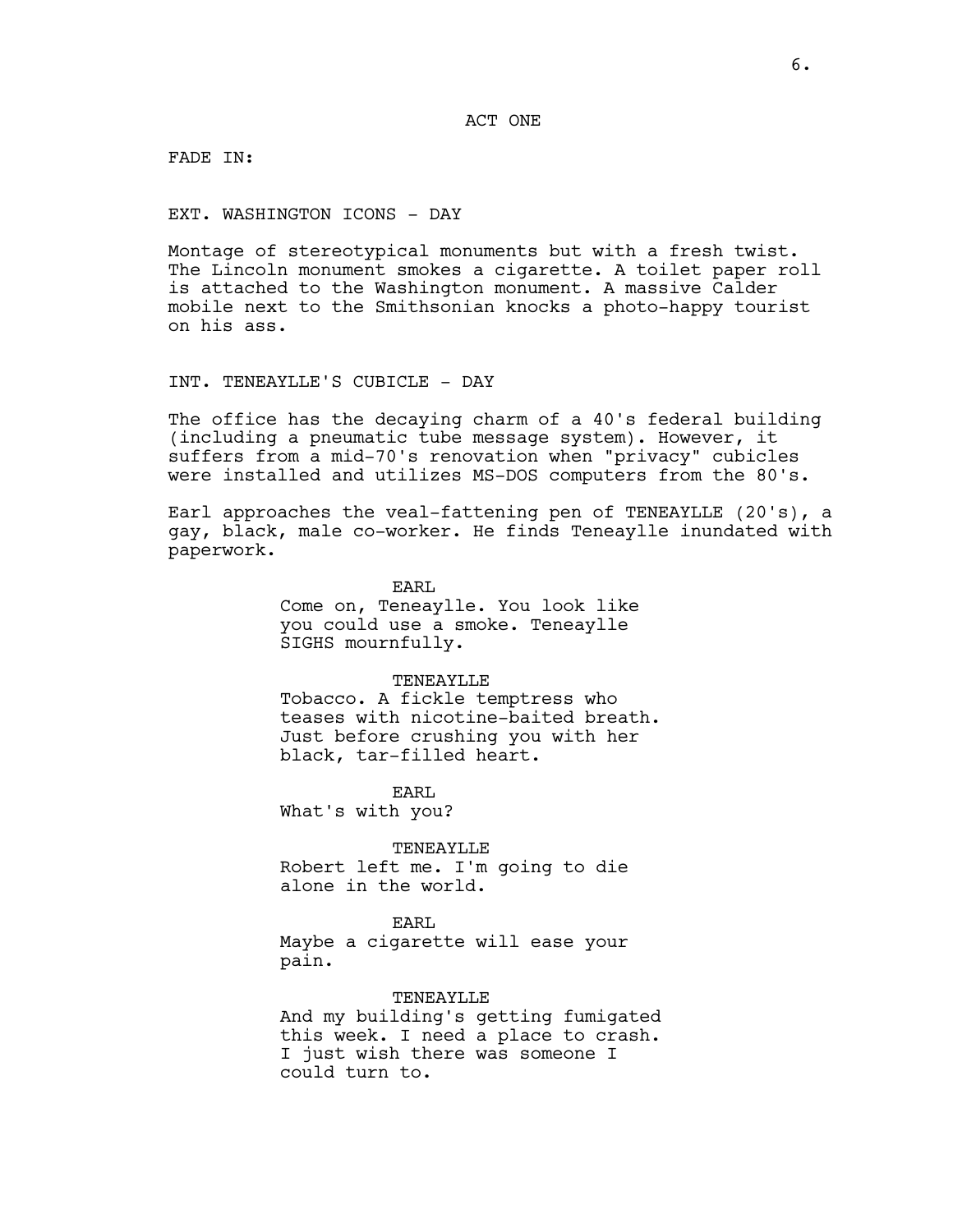EARL (insincerely) Look, I really wish I cared. (desperately) But we should be smoking right now.

TENEAYLLE I'd like nothing better. (off his desk) But just look at all this work.

Earl SIGHS and grabs a rubber stamp off Teneaylle's desk. He SLAMS a red AUDIT on every folder.

> TENEAYLLE (astonished) That was easy.

Earl tugs on Teneaylle's arm.

EARL Come on. I'm dying for you to have a cigarette.

EXT. SMOKING STEPS - DAY

Earl deeply inhales the second-hand smoke from the sexy mystery of Teneaylle's cigarillo.

> EARL That's good stuff.

Teneaylle shoots him a judgemental look.

EARL

What?

### TENEAYLLE

I admire that you want to quit. I even commend it. But why do you insist on doing it in such a halfassed manner?

Earl looks at his friend's rear.

EARL You're retaining water again, aren't you?

Teneaylle checks out his rump.

TENEAYLLE It shows, doesn't it?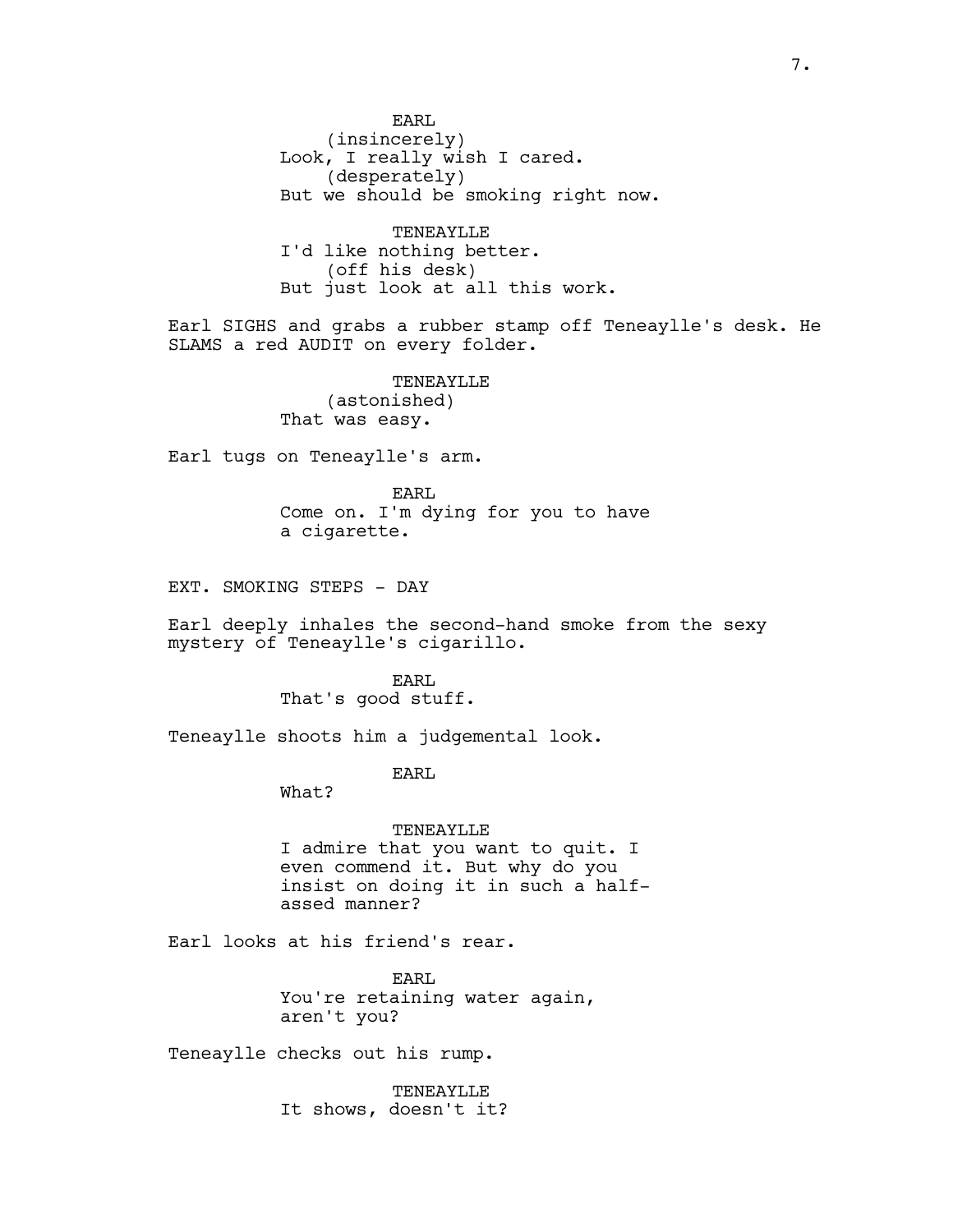TENEAYLLE (CONT'D) And I feel a pimple coming on. I'll never find a man this way.

EARL

Are you kidding? You gay guys got it made. All you hafta do to get laid is wash your hands in a public restroom.

TENEAYLLE (cynically) You make it sound so glamorous.

EARL

(wistfully) I wish I was queer. I'd have somebody to watch the game with. I could belch whenever I wanted. And fall asleep after sex without getting my ear talked off.

## TENEAYLLE

(sarcastically) It's our loss really. (sagely) But you can only bounce from bed to bed for so long. I want a commitment. Someone who doesn't want my body but the complete package called -- Teneaylle Porchet.

## EARL

(enviously) You're on a completely higher plane of unhappiness than me.

Teneaylle takes another deep drag and makes smoke rings.

#### TENEAYLLE

I thought you were going to ask your neighbor out.

EARL I'm playing it cool. Don't wanna seem too desperate. (sniffing)

And she's almost ripe for the picking.

**TENEAYLLE** You'd have better luck with women if you just talked to them.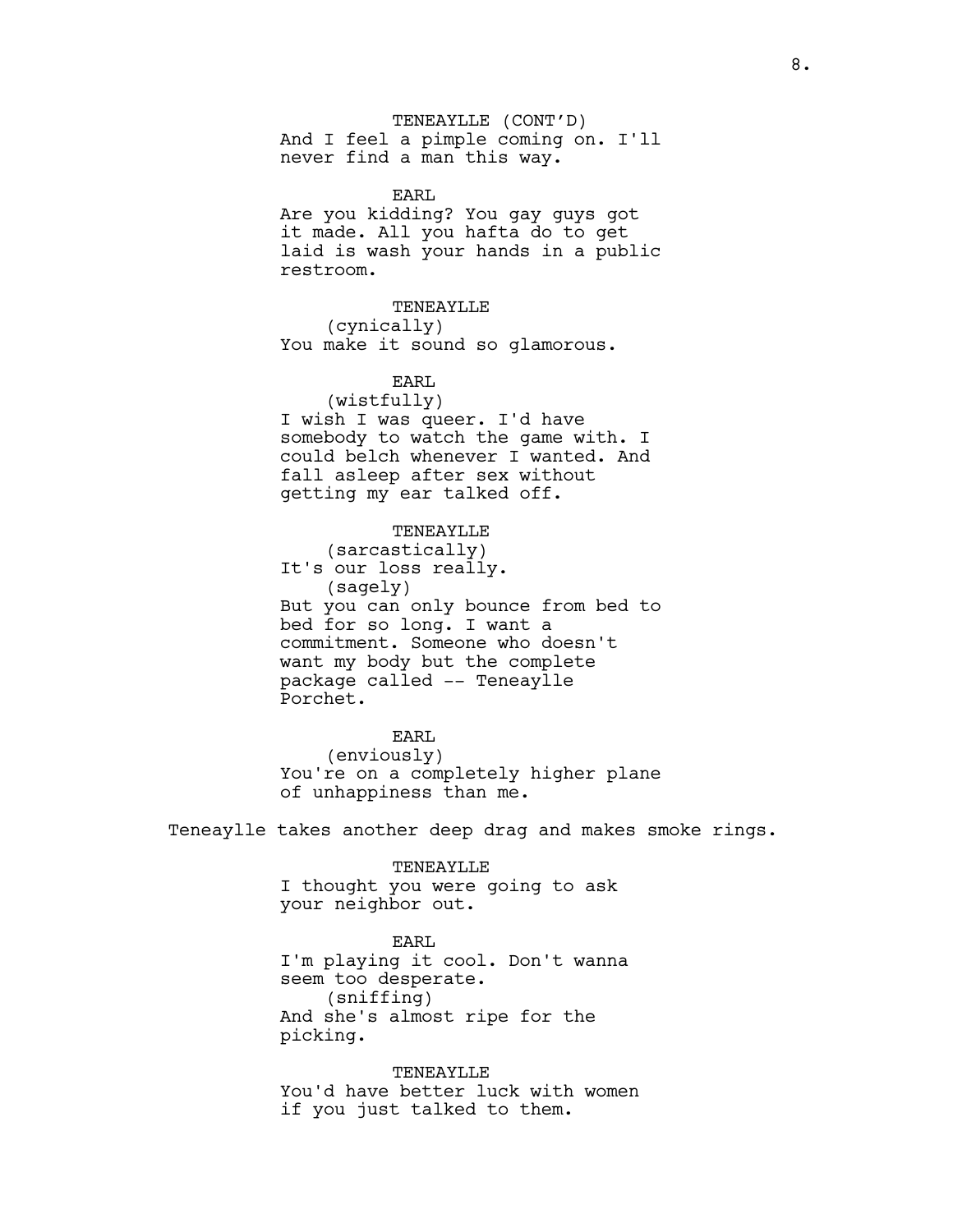TENEAYLLE(CONTÕD) Tried to be their friend first.

EARL (aghast) That is so gay.

WENDELL (40's), a weasly weakling, steps outside. He blinks heavily and has a photographic memory. Teneaylle lights Wendell's cigarette. Earl watches enviously. Unconsciously inhaling with him.

> EARL I can't take anymore. (off Wendell's smokes) Hand one over, Wendell.

Earl takes a cigarette but Teneaylle grabs his arm.

## TENEAYLLE

Mind over matter, Earl. Steel yourself.

EARL But the side-effects are killin' me. I can't sleep. I can't focus. And I'm filled with tons of unvented rage.

WENDELL. That's not caused by nicotine cessation. Your frontal lobe is shrinking.

EARL

What?

### WENDELL.

It's true. The frontal lobe in the male brain begins to shrink after puberty. Causing men to become irritable and extremely cantankerous.

EARL

Whatever it is, if I don't get an assistant soon, I'm gonna go revenue on someone's ass.

TENEAYLLE Floyd still afraid to hire someone?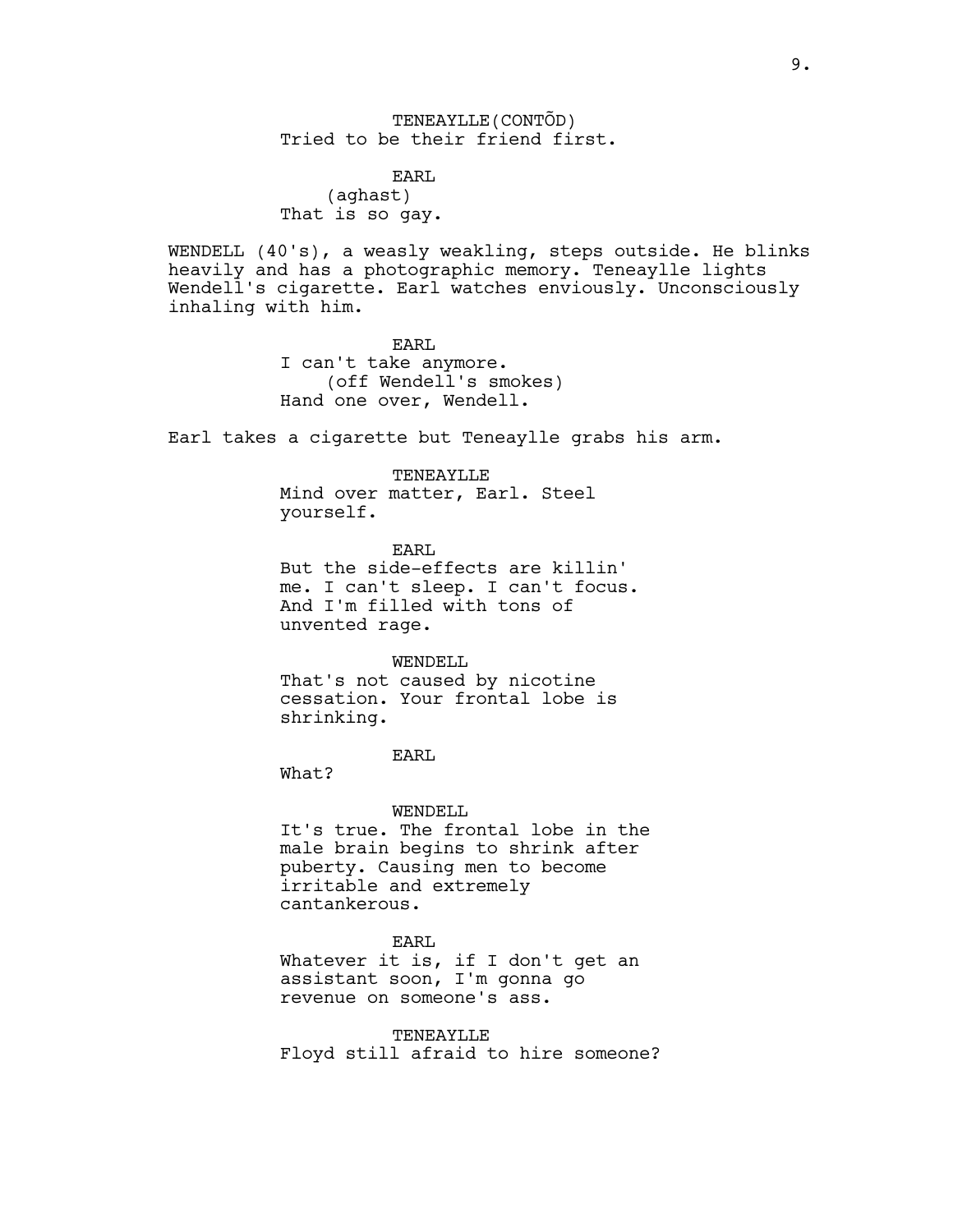EARL It's too litigiously hazardous. And he just pawned off the entire Common Ground audit on me. (ruefully) If there's anything I hate, it's a bunch of tree huggers trying to make the world a better place. (shuddering) It goes against human nature. Wendell looks around nervously.

WENDELL You be careful. I hear they're controlled by the Russian mob... and the Vatican.

Earl rolls his eyes. He's heard this all before.

TENEAYLLE Maybe they have a homeless shelter I can use?

EARL Just stay with Wendell. Teneaylle's eyes brighten.

WENDELL (nervously) I'm not allowed house guests. Doctor's orders.

Teneaylle's shoulders slump.

WENDELL What about your place, Earl?

Earl responds with enthusiastic cynicism.

EARL

Gee, it'd be just like Three's Company. Only he's really gay and I'm not two hot chicks.

## TENEAYLLE

Don't worry about me. I'll just squander my savings at some flea bag hotel. Or better yet, find a sturdy cardboard box to lay my weary head.

Teneaylle hangs his head with melodramatic flair.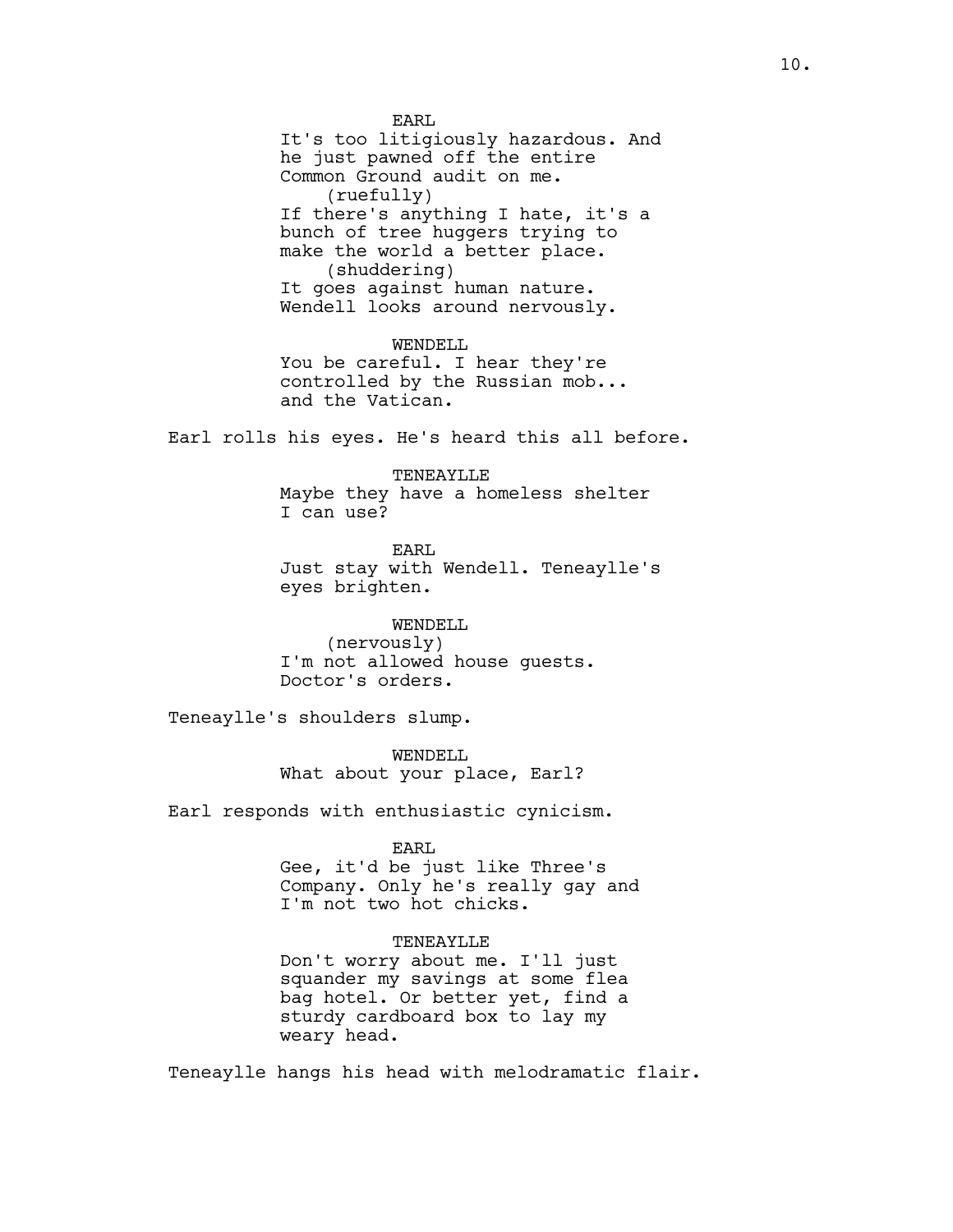EARL I don't have time for any of this.

TENEAYLLE Just get a temp and get over it. Earl's face lights up.

EARL I can do that?

TENEAYLLE I don't see why not.

WENDELL Temporary hires give employers the power to deny benefits and to terminate at will.

EARL

That's great. I'll use this audit to finally make Floyd gimme an assistant. (beat) I could kiss you, Teneaylle. That is...if you weren't a homo and all.

TENEAYLLE

I'm torn as well. (mournfully) It's my bane to solve everyone's problems but my own.

It's too much for Earl. He finally relents.

EARL Okay, you can stay with me for a couple days. But don't make me regret it.

INT. RECEPTIONIST AREA - NEXT DAY

MEGAN (20's), a very cute klutz, stumbles from the elevator. She approaches the sorely indifferent RECEPTIONIST (50's).

MEGAN

Excuse me.

The Receptionist is on the phone and motions for Megan to wait.

> RECEPTIONIST You've reached the Internal Revenue Service. (MORE)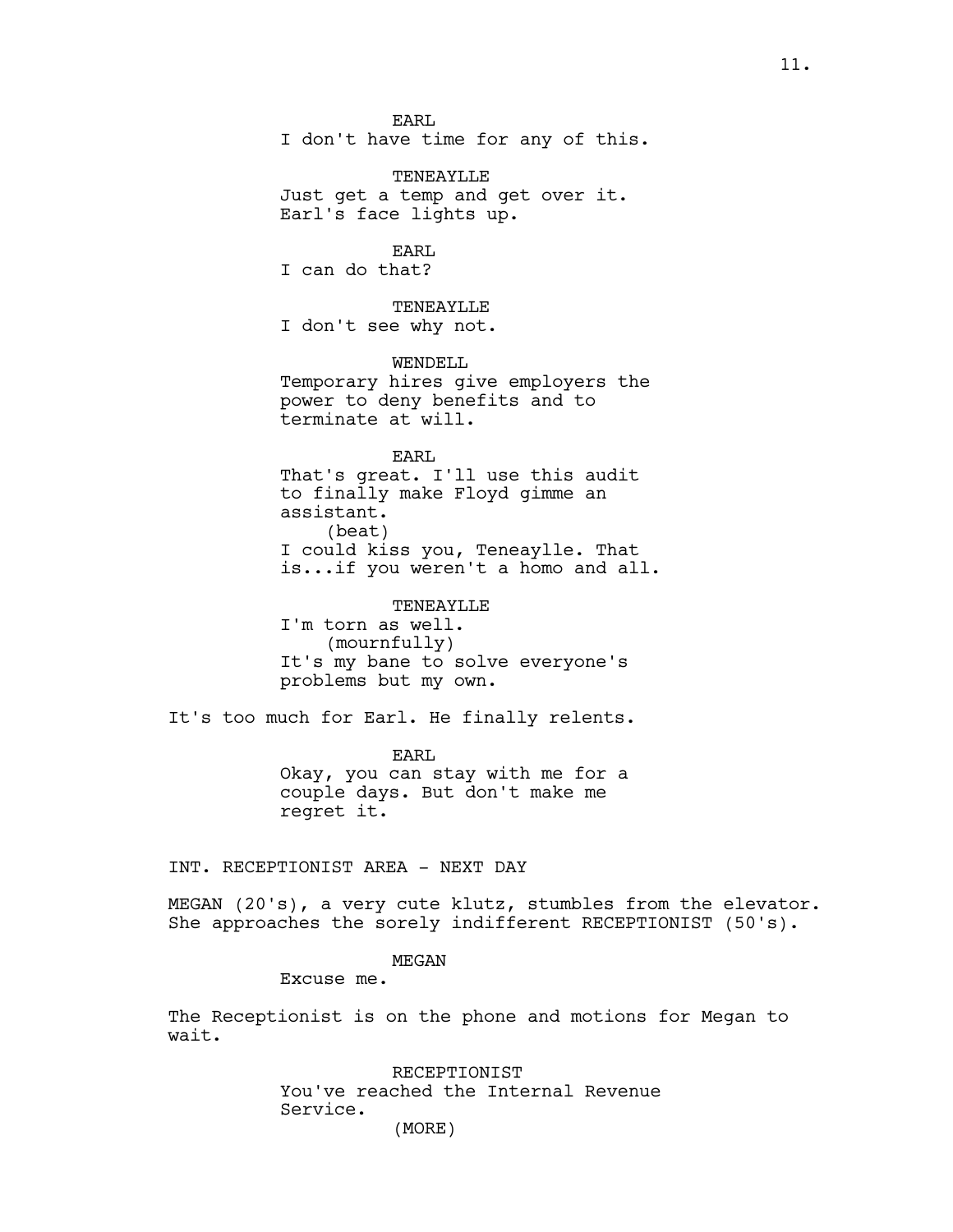If you don't know your party's extension, press one for the staff directory. If this is regarding an audit, press two. If this is about seizure of your business or personal property, press three. Otherwise, please hold for an operator to assist you. RECEPTIONIST (CONT'D)

The Receptionist puts the caller on hold.

RECEPTIONIST (to Megan) Can I help you?

MEGAN I always assumed a machine did that.

The Receptionist stares at her with silent indifference.

MEGAN I'm Megan McCardell. I'm here to see Earl Hasslich.

The Receptionist points around the corner.

RECEPTIONIST Just follow your nose. He had chili for lunch again.

Megan warily heads towards her destiny.

INT. EARL'S CUBICLE - DAY

Megan leans her head into Earl's cube.

MEGAN

Is it appropriate to knock? Since you don't have a door and all. Earl doesn't look up from his work.

EARL They do that to minimize on-thejob suicides.

MEGAN Right. (beat) I'm here about the temporary position.

Earl finally looks at her. A wry smile grows on his face.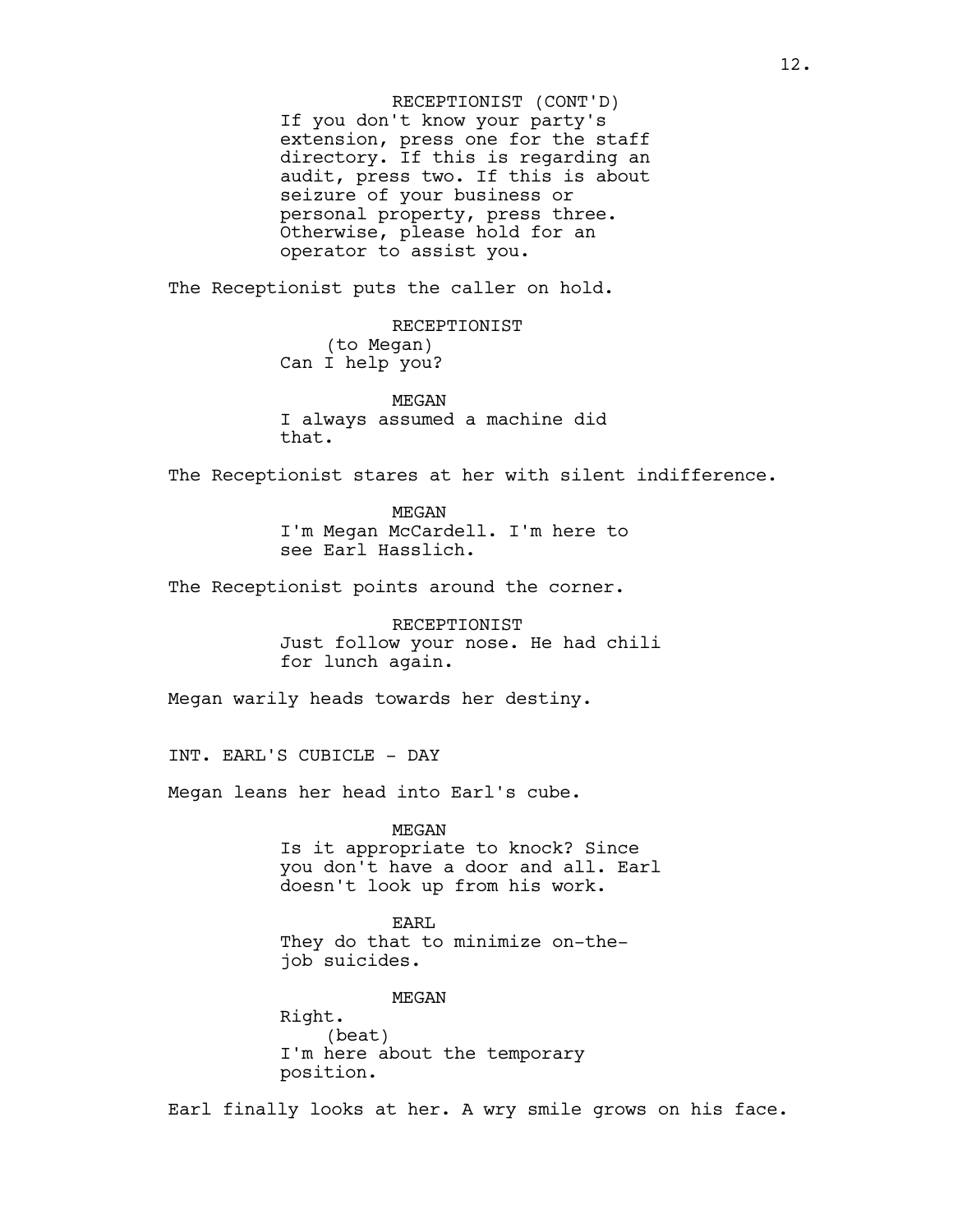13.

EARL I bet you are.

MEGAN

Excuse me?

EARL Nothing. Did you bring a resume?

She pulls one from her purse and hands it over. Earl reads it over -- more impressed with each line.

> EARL Good. Very good. Excellent. She smiles proudly.

EARL You were both a Fulbright and Rhodes scholar?

Earl does the math in his head and CRUMPLES the resume.

EARL

But unless you're Doogie Howser, you'd have to be fifty to have this much education.

Busted. Megan furiously rubs her temples.

MEGAN

I swear I'm my own worst enemy. The tumor in my head feels like it's gonna burst any minute.

EARL

You have a tumor?

MEGAN The doctors got most of it. It's the scar tissue that causes most of the trouble now.

She starts to cry. Rendering Earl completely powerless.

EARL Don't do that.

MEGAN

I'm having the worst day. And my head feels like it's gonna explode.

EARL Please don't. This is my only good shirt.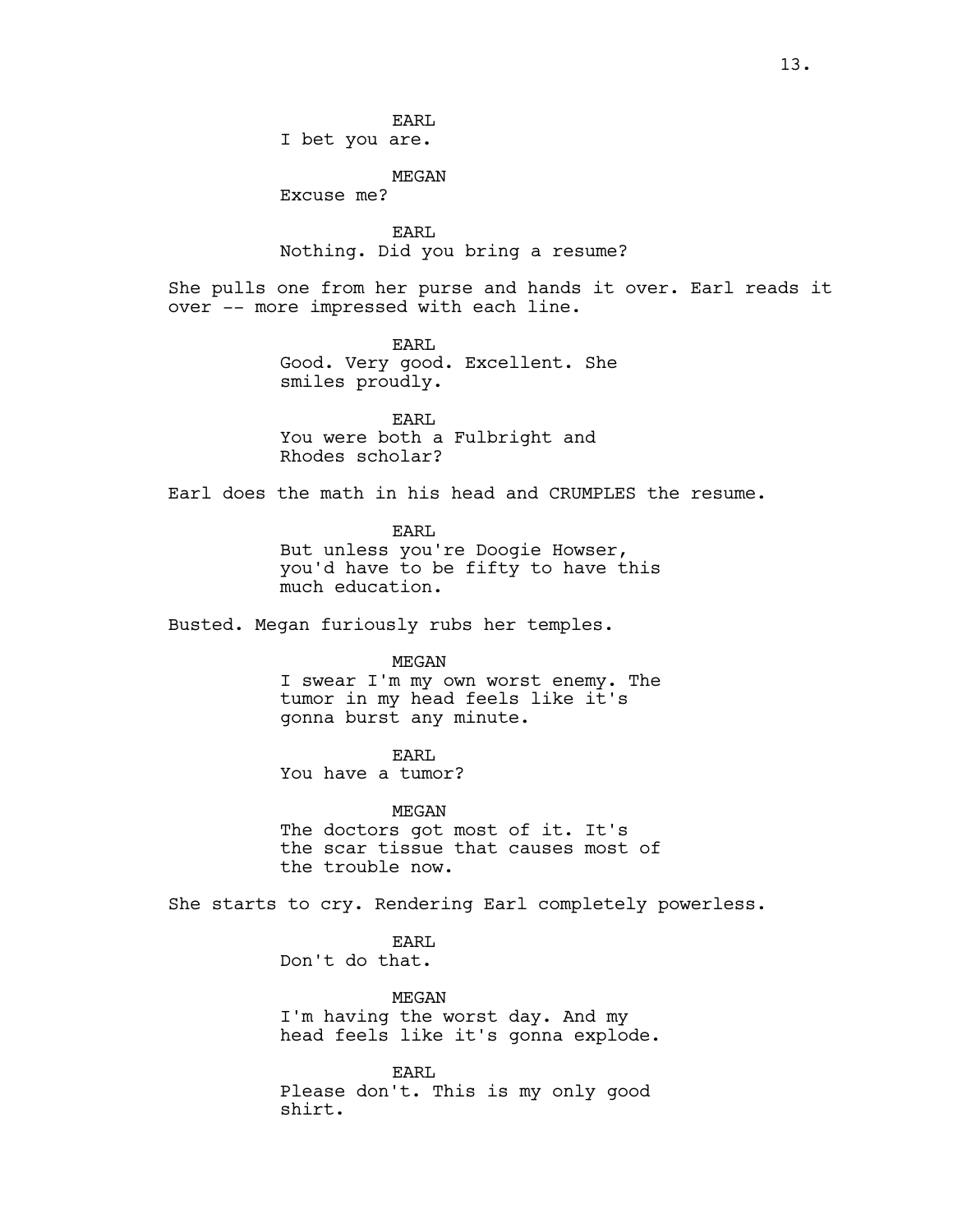I just need this job so badly.

EARL But I can't hire anyone I don't completely trust.

KIRSTIN (40's), an over-worked supermom and reigning queen of the cubicles, sticks her head over the partition.

> KIRSTIN What do you think you're doing?

Earl fears and despises her all at the same time.

EARL Your work. I get a temp to speed up the Common Ground exam.

### KIRSTIN

Floyd didn't say anything about a temp to me. My workload's double what you do. Someone in this office keeps issuing audits on perfectly acceptable returns.

EARL

Guess you should keep that in mind next time you duck an assignment.

Kirstin reaches for the audit folders.

#### KIRSTIN

Just give me the paperwork. And the girl. I'll do this job right the first time.

Earl snatches them from her grasp.

EARL No way. The girl's mine.

### KIRSTIN

Just because you're motivationallychallenged, doesn't mean you get an assistant.

#### EARL

But I finally have someone to do my bidding, perform my menial tasks and play my little reindeer games.

MEGAN

So I got the job?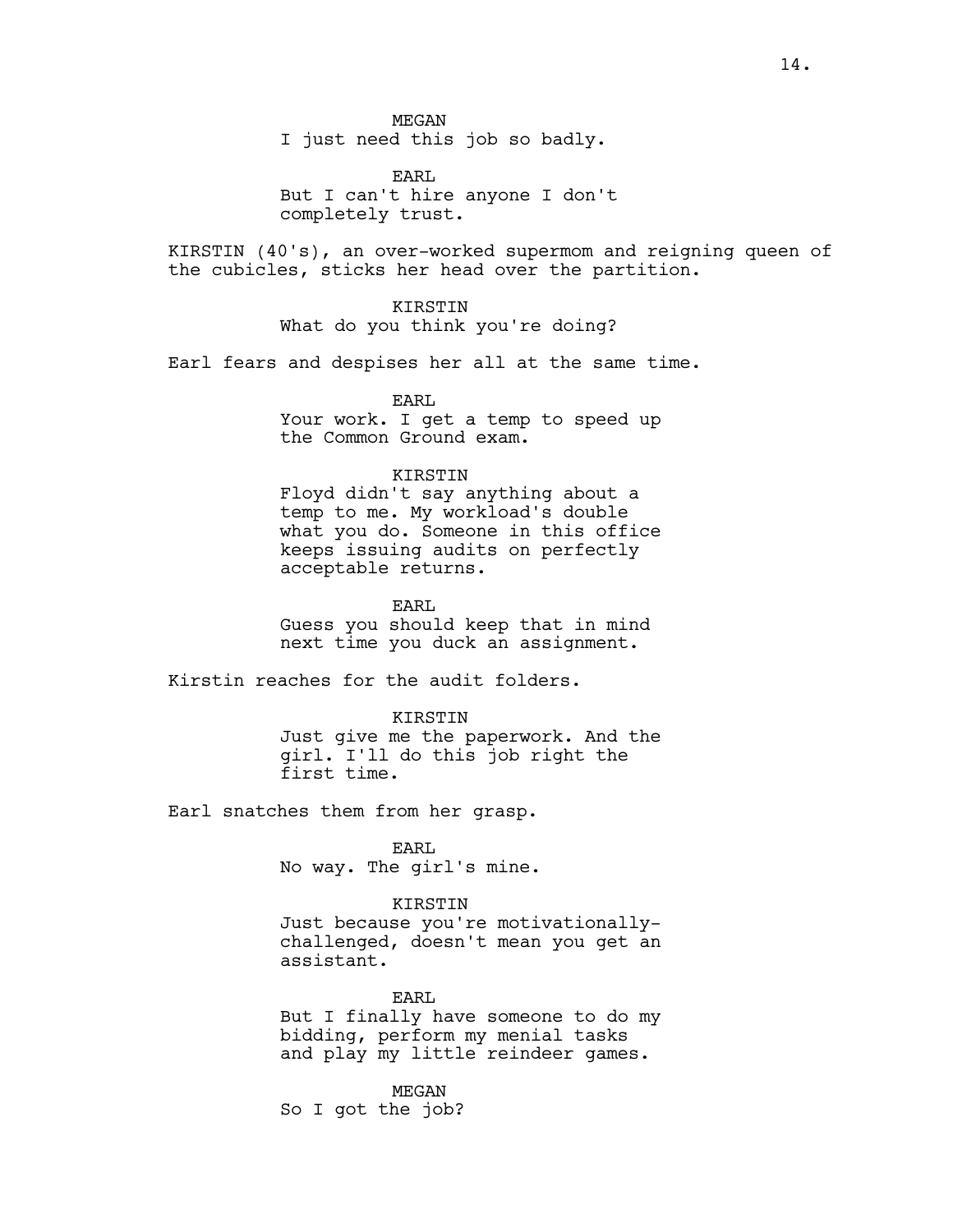Earl realizes the corner he's backed himself into.

EARL Yeah, sure. I guess.

Megan smiles brightly. Kirstin sets her jaw firmly.

#### KIRSTIN

You're going to screw this up royally. And then Floyd will finally get rid of you.

EARL And you're just one vibrating dildo away from a bright and shiny new attitude.

She looks aghast.

KIRSTIN That's it. You're getting written up for that one.

She marches towards Floyd's office.

EARL She doesn't scare me. The only thing I like better than a good lap dance is sensitivity-training.

MEGAN (dryly) I'll keep that in mind.

Earl shares an uncomfortable look with Megan.

EARL You know there won't be any health benefits. For your tumor and all.

#### MEGAN

(smiling) Oh, was lying about that. I tend to do that when I'm under pressure. Earl realizes the agony of victory.

INT. AUDIT ROOM - DAY

The sound-proofed audit room resembles an interrogation chamber. Earl and Megan administer their daily inquisition. If Napoleon wanted to save the world instead of rule it, he'd be DR. BRAD TRUMAN (40's).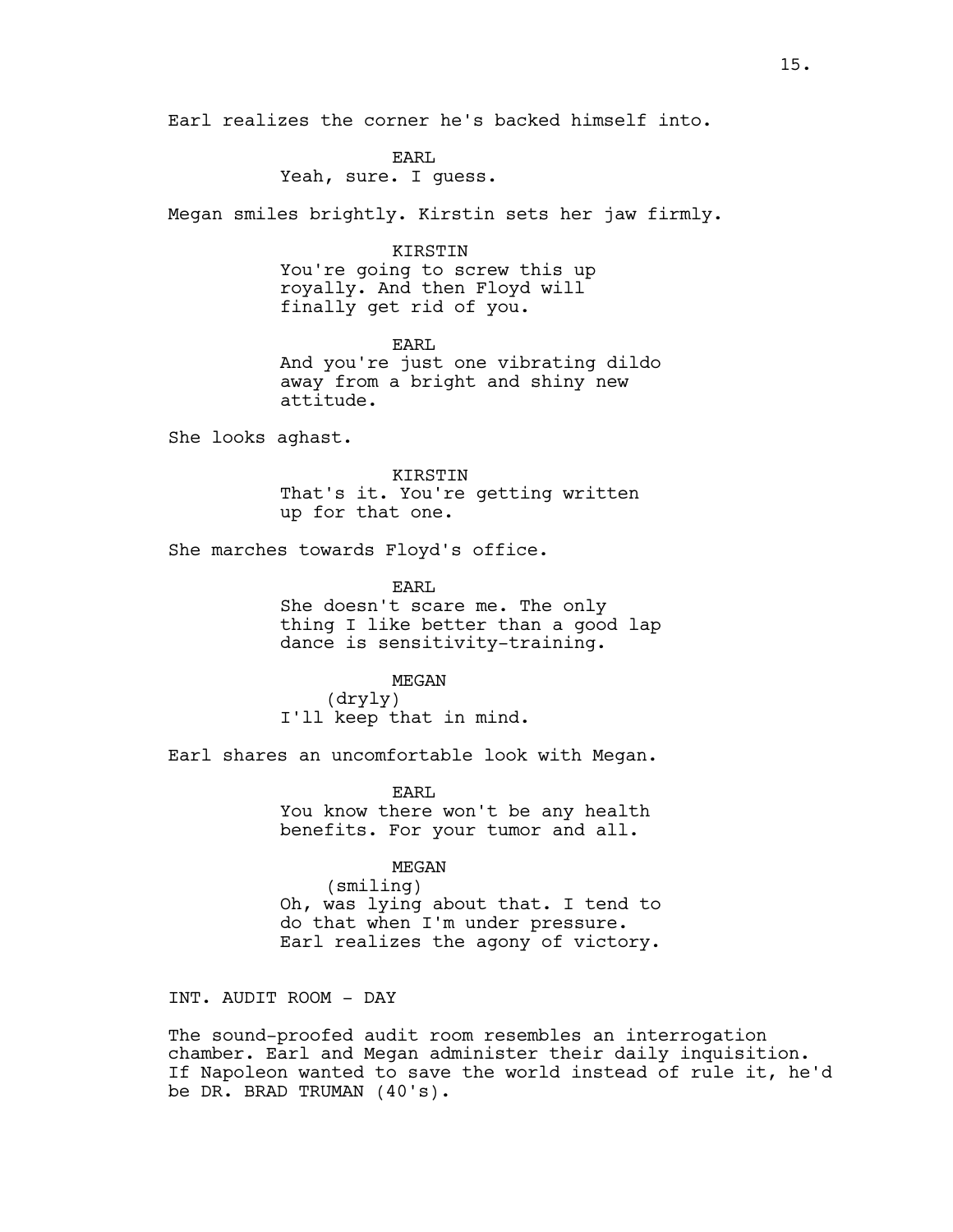A little guy with a big motor that never stops turning. Next to him sits his statuesque Jewish accountant, CHRISTIAN HIMMELFARB (50's).

> DR. BRAD TRUMAN How many times must we go through this? Have we done anything illegal?

> > EARL

That's what we're here to find out. A reliable tipster claims you employ questionable accounting practices.

DR. BRAD TRUMAN This must be some ludicrous political vendetta. I demand to know my accuser.

EARL The Bill of Rights doesn't apply at the IRS. We view all TP's... that means "taxpayers" as guilty until proven innocent.

DR. BRAD TRUMAN Is it absolutely necessary I be here? As comptroller, Christian's quite capable of handling this.

EARL You both signed the return so you're both required to be here.

DR. BRAD TRUMAN But my time is better spent with people who desperately need my help. Not with some petty bureaucrat dedicated to a life of meaningless paperwork and brownnosing.

Megan flinches. This really burns Earl up.

EARL You have no idea how much my boss wishes I was like that.

DR. BRAD TRUMAN I hope you're unhappy with your job. Because you'll be looking for a new one -- very shortly.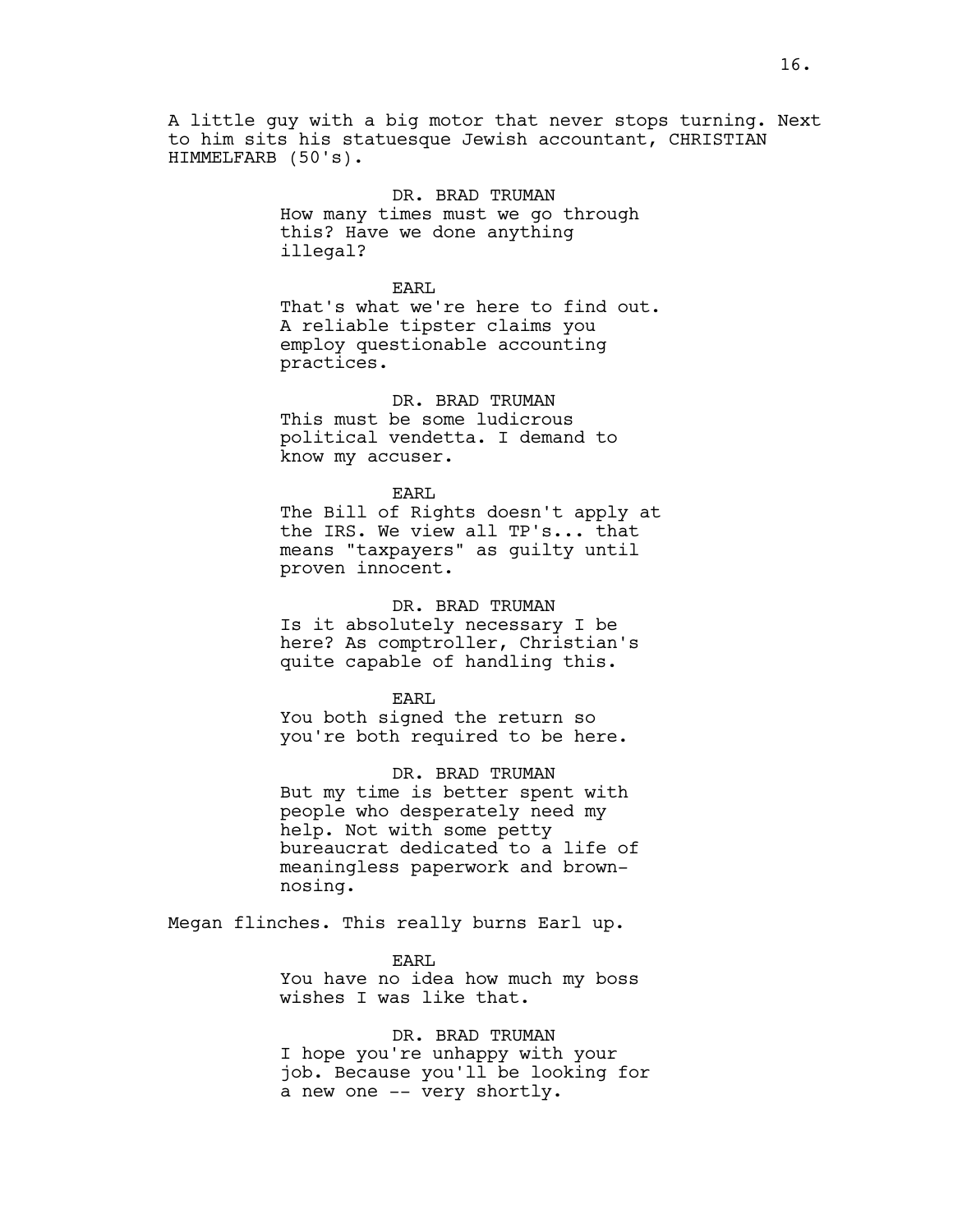EARL Look, Dr. Truman. (aside) That is...if you really are a doctor. (beat) The beauty of a crappy job like mine is no one else wants it.

Dr. Truman shares an exasperated look with his handsome accountant.

> DR. BRAD TRUMAN You are a deeply troubled person.

> EARL Don't forget callous, caustic and vindictive.

DR. BRAD TRUMAN I'm not without connections. You don't want me as an enemy. Earl seethes.

EARL From the get go, I was told to do a lousy job on this audit. Now, I don't mind doing less for the team. I am American. But I've learned in my short, unhappy life that hypocrisy walks hand in hand with piety. Which means I gotta give you the audit that I call, The Anal Probe.

DR. BRAD TRUMAN You have the self-preservation instincts of a lemming. Earl smiles wryly.

EARL And my turn-ons include satin sheets, Chinese food and selfimmolation.

INT. FLOYD'S OFFICE - DAY

Earl and Megan stand before Floyd with mock subservience.

FLOYD (angrily) Why don't you ever listen? Were you shaken as a baby?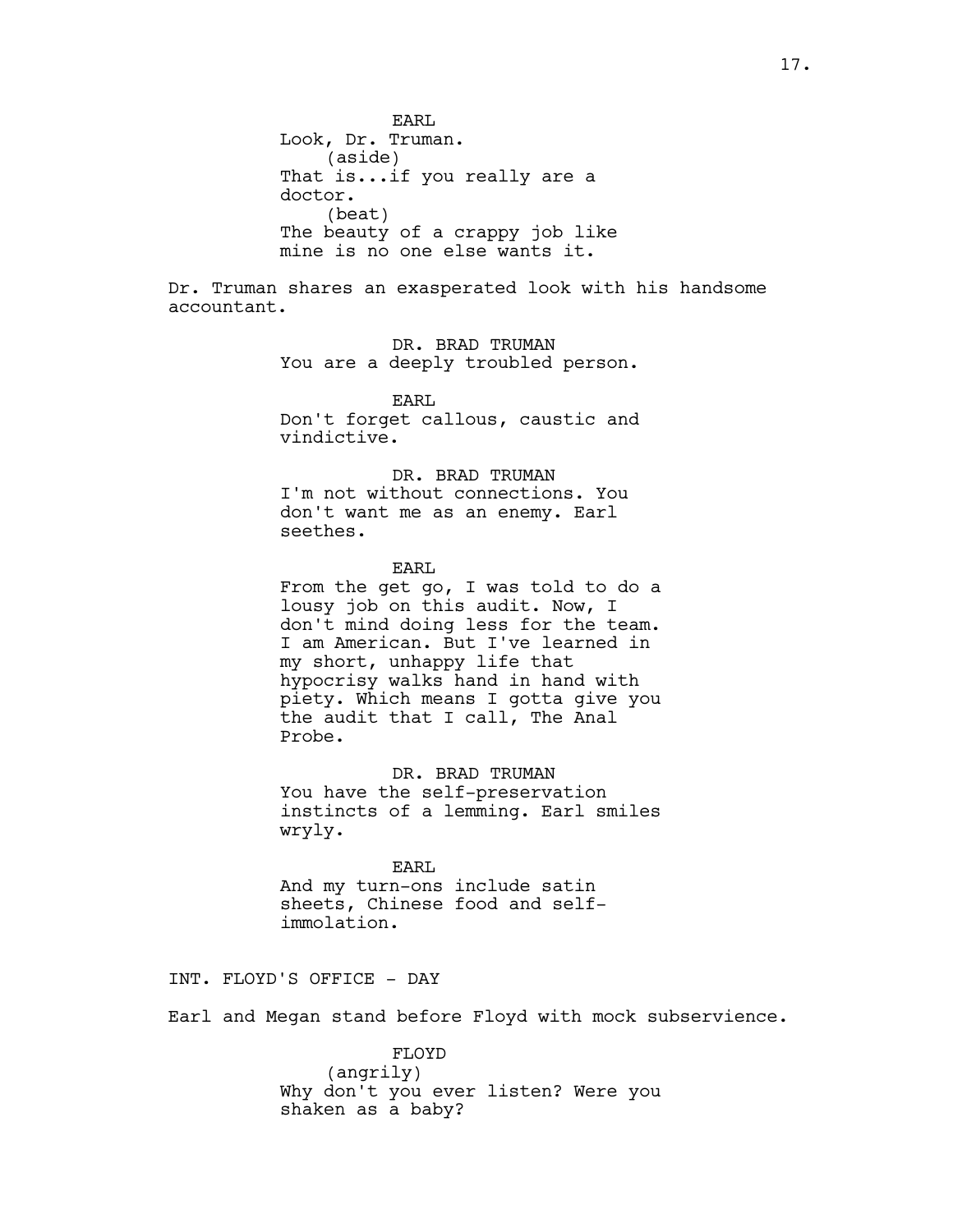EARL (agreeably) That would explain a lotta things.

FLOYD I explicitly told you to skim over the Common Ground exam.

Floyd presses play on his cassette recorder.

FLOYD (V.O.) If you know what's good for you, you'll do a half-assed job and finish it as quickly as possible. Floyd turns it off.

EARL You record our conversations?

FLOYD

Why are you busting this guy's balls?

EARL I wanted to do a lousy job. I really did. But arrogance must be punished.

FLOYD Not your code again. There's no

room for chivalry at the IRS.

EARL

Actually, chivalry promotes a stratified class system that I'm really not comfortable with.

FLOYD You can't eat honor in the real world.

EARL

But it sure helps you sleep at night.

In exasperation, Floyd holds his face with his hands.

EARL Truman's hiding something behind all his righteous indignation. I just know it.

Floyd leans back in his chair. Smiling wickedly.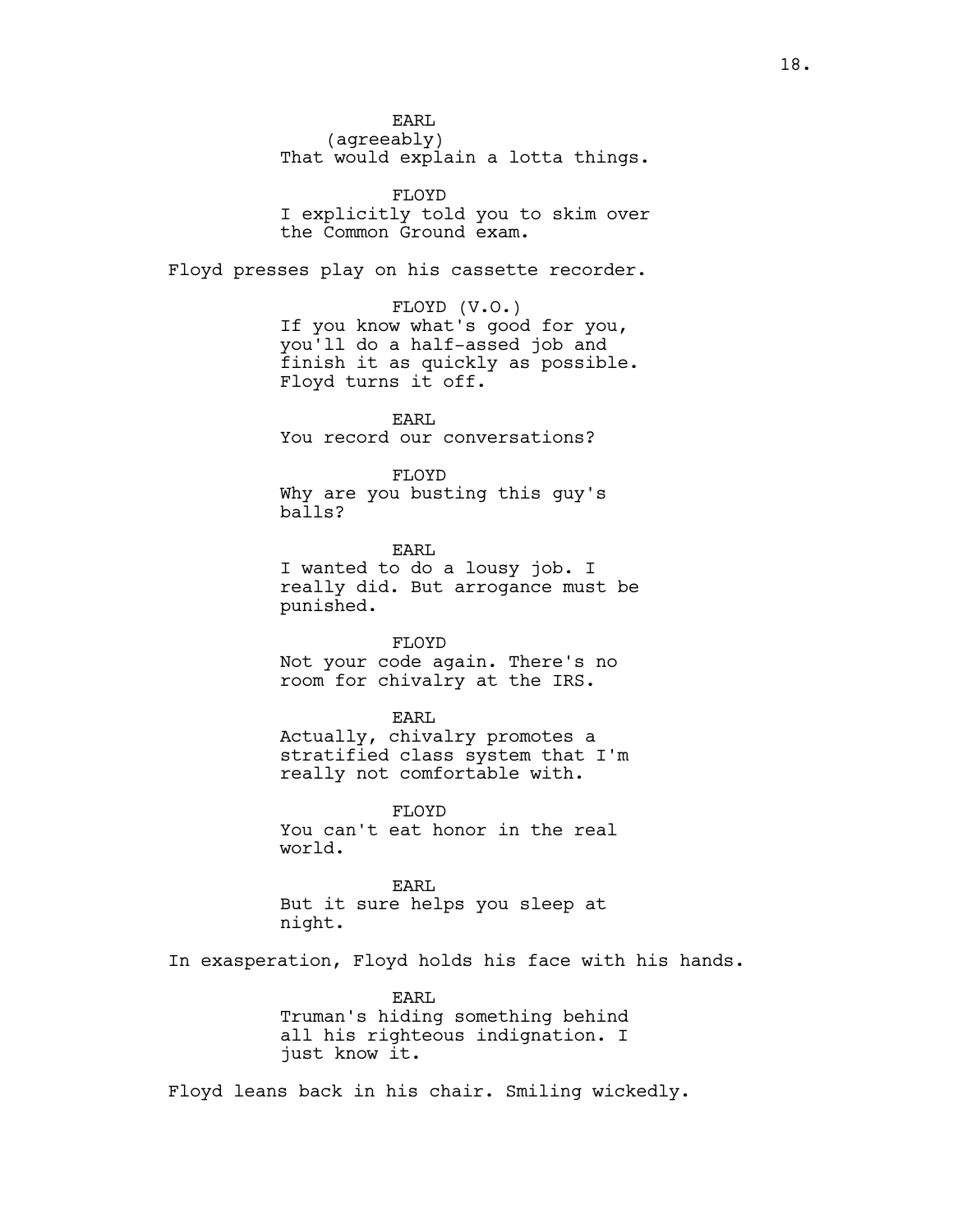FLOYD I warned you. If you can't play by our rules, you'll be looking for a new job.

EARL You can't fire me.

## FLOYD

Dr. Truman has very powerful friends. Men who control this department's budget. They can eliminate your position with a flick of the wrist. (to Megan) And your little dog too.

Earl shares a lost puppy dog look with Megan.

MEGAN Good thing I don't like it here. Floyd sneers at her.

FLOYD I like your attitude.

EARL Tell me this is all a big joke.

Earl LAUGHS half-heartedly. Floyd stares him into silence.

FLOYD Truman takes a walk. Get that through your thick skull and we can go back to business as usual.

INT. CUBICLE JUNGLE - DAY

Earl and Megan step out of Floyd's office -- shell-shocked.

EARL The only reason why I even took this lousy job was because I thought I could never lose it. (beat) I don't wanna get fired. But I also can't let that pompous ass get off scot free.

MEGAN Is this a code thing again?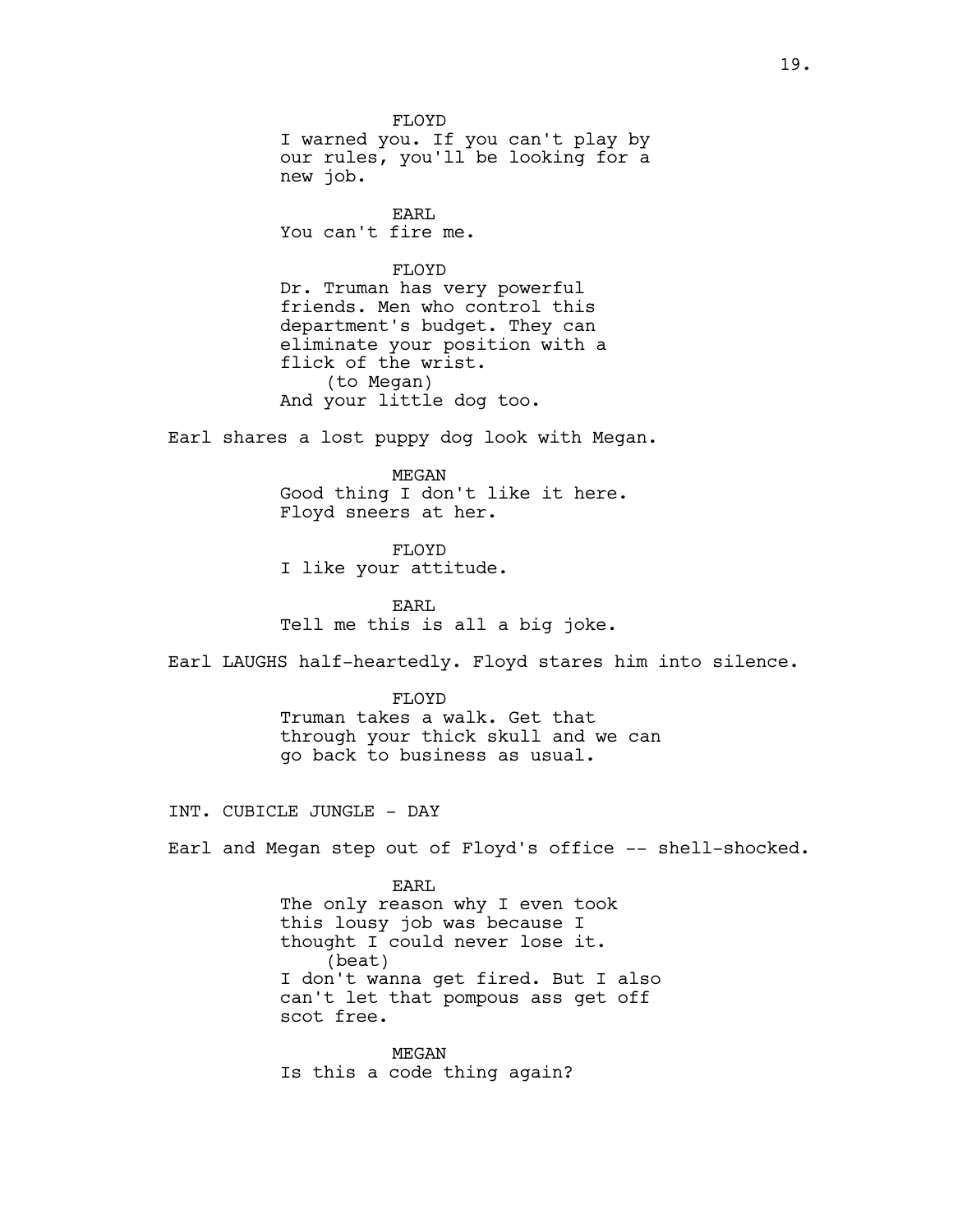EARL If I think he's dirty and let him off the hook, then I'm just as guilty.

Megan smiles in admiration.

MEGAN

There's something hidden behind the good doctor's pious posturing. If we really nail this guy, they can't lay a glove on you. Earl's glad she's taken his side.

EARL Well, if anyone can spot a liar, I'm sure it's you.

They march down the corridor with renewed purpose.

EARL You like chili?

INT. EARL'S APARTMENT - NIGHT

Earl stands next to his front door. Wearing his Washington Capitals hockey jersey. He holds a bag of garbage and looks through the peephole. Teneaylle uses the phone next to Earl's couch. Earl's basset hound, MOOCHER, plops his slobbery face on Teneaylle's pant leg. Refusing to budge.

> TENEAYLLE (on the phone) Why won't you even see me?

TENEAYLLE(CONTÕD) I deserve that much consideration. No, I'm not being a bitch.

Earl's odd behavior finally gets the better of Teneaylle.

TENEAYLLE What are you doing?

EARL I'm waiting for Debbie to get home so I can take out the trash. It gets chicks hot to see guys doing guy things.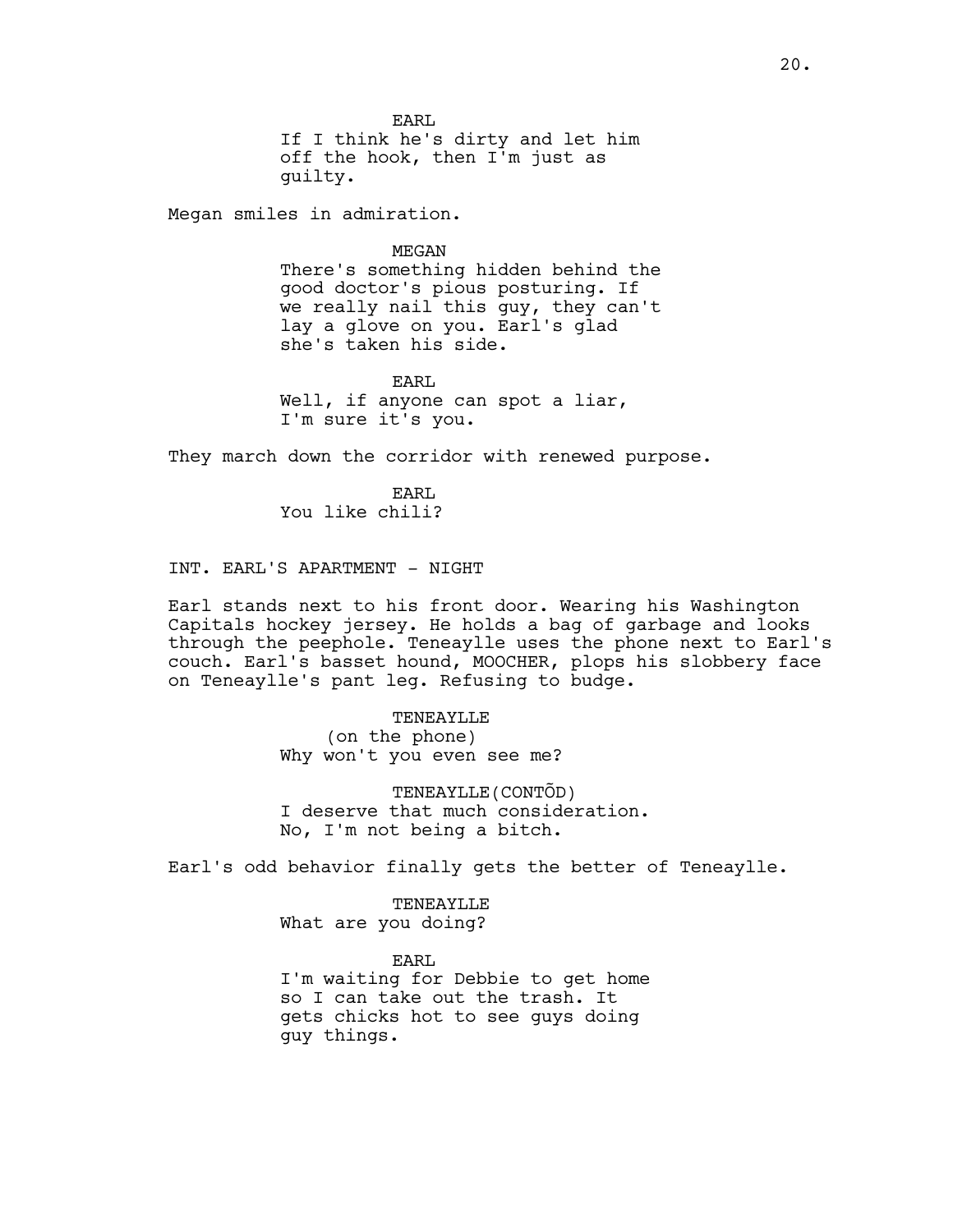## TENEAYLLE If it's a sin to love someone unconditionally, then I'm going straight to hell.

Teneaylle's really getting on Earl's nerves. Earl covers his ears. GROANING in frustration.

> **TENEAYLLE** And don't make that face. You know how that gets on my nerves. (beat) I just know -- that's all!

Earl turns on the RADIO -- Dancing Queen. Trying to drown out his roommate. Teneaylle shoves a finger in his open ear.

> TENEAYLLE Why must you treat me like an emotional scratching post?

Earl bangs his head against the wall in frustration. DEBBIE (22), Earl's sexy neighbor, KNOCKS on his door. Through the peephole, Earl spies her in a trashy outfit.

EARL

Oh, God!

Earl wedges himself in the doorway so she can't see Teneaylle.

> EARL Hi, Debbie. How's it goin'?

DEBBIE Can you please keep it down?

TENEAYLLE (O.S.) (loudly) Don't treat me this way. I'm only made of flesh and bone.

EARL (nervously) Believe me, I'd like nothin' better. But I'm caught up in a little situation, right now.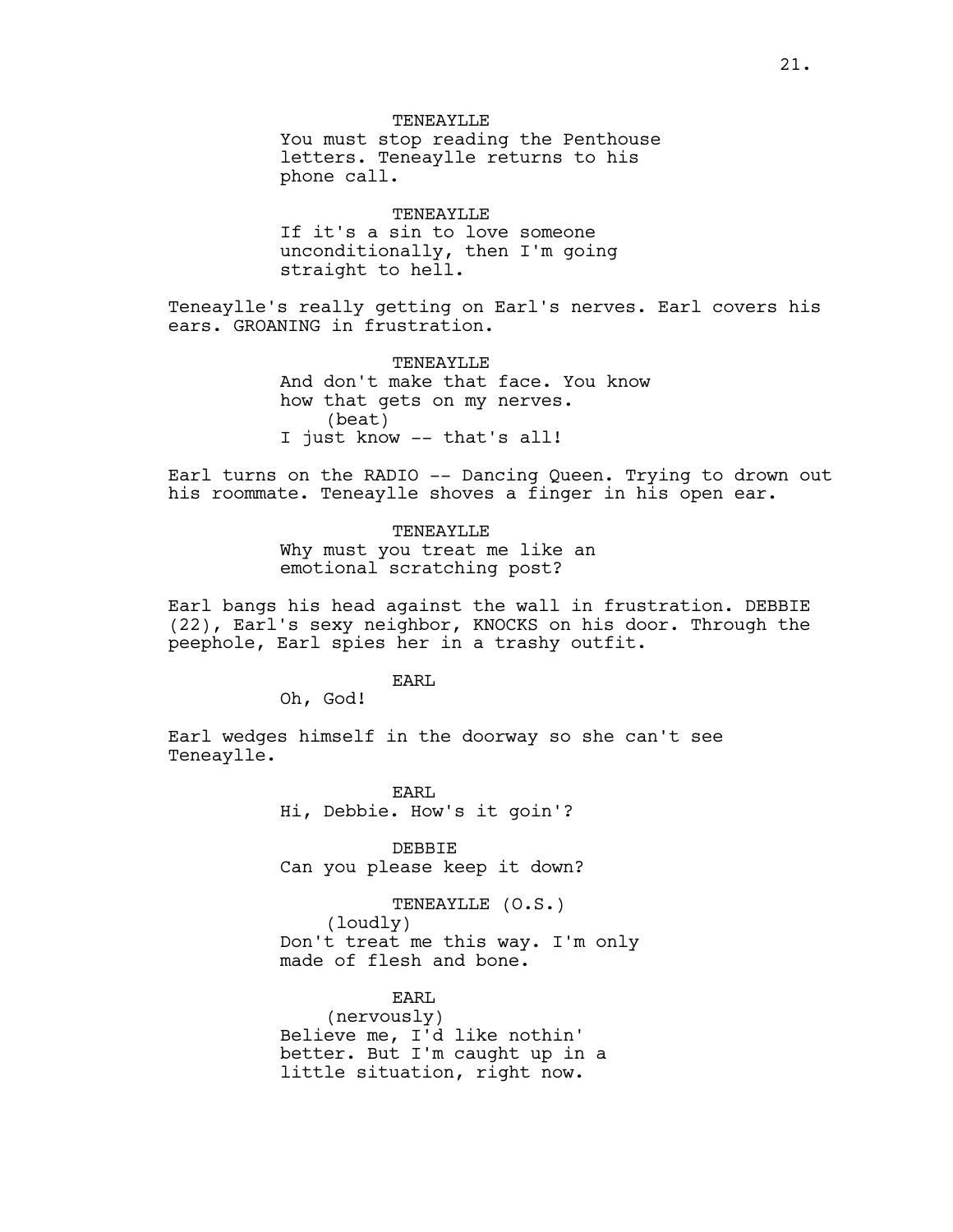TENEAYLLE (O.S.) Just stab me in the heart! It'd be so much quicker.

DEBBIE Don't make me report this to the building super!

Teneaylle swings the door wide open.

TENEAYLLE Would you please! I'm trying to have a fight with my boyfriend.

Teneaylle SLAMS the door in her face. Debbie's stunned by this unexpected revelation. Earl's completely embarrassed.

> EARL What did you do that for?

Teneaylle shakes the phone in the air.

**TENEAYLLE** Excuse me for wanting a life.

Earl forcibly hangs up the phone. This tweaks Teneaylle.

EARL Now, she thinks I'm queer.

TENEAYLLE (incredulous) Please. In that outfit.

EARL I have a hard enough time getting chicks without suffering your homotage.

TENEAYLLE I did you a favor. That girl was stanky.

EARL (uneasy) Maybe I like 'em...stanky. Teneaylle re-dials.

TENEAYLLE (rudely) Excuse me, I've got a legitimate relationship to save.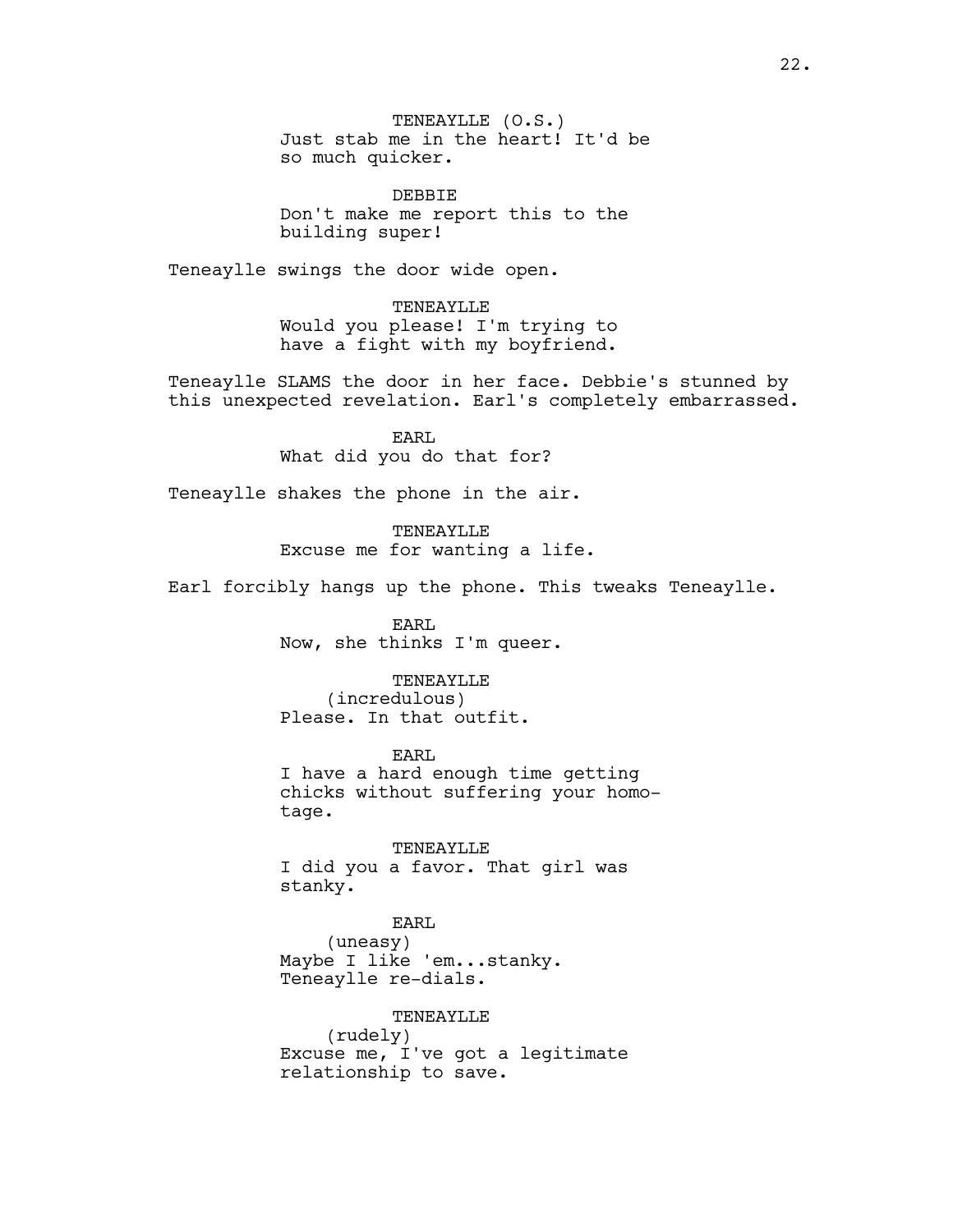FADE TO BLACK.

END ACT ONE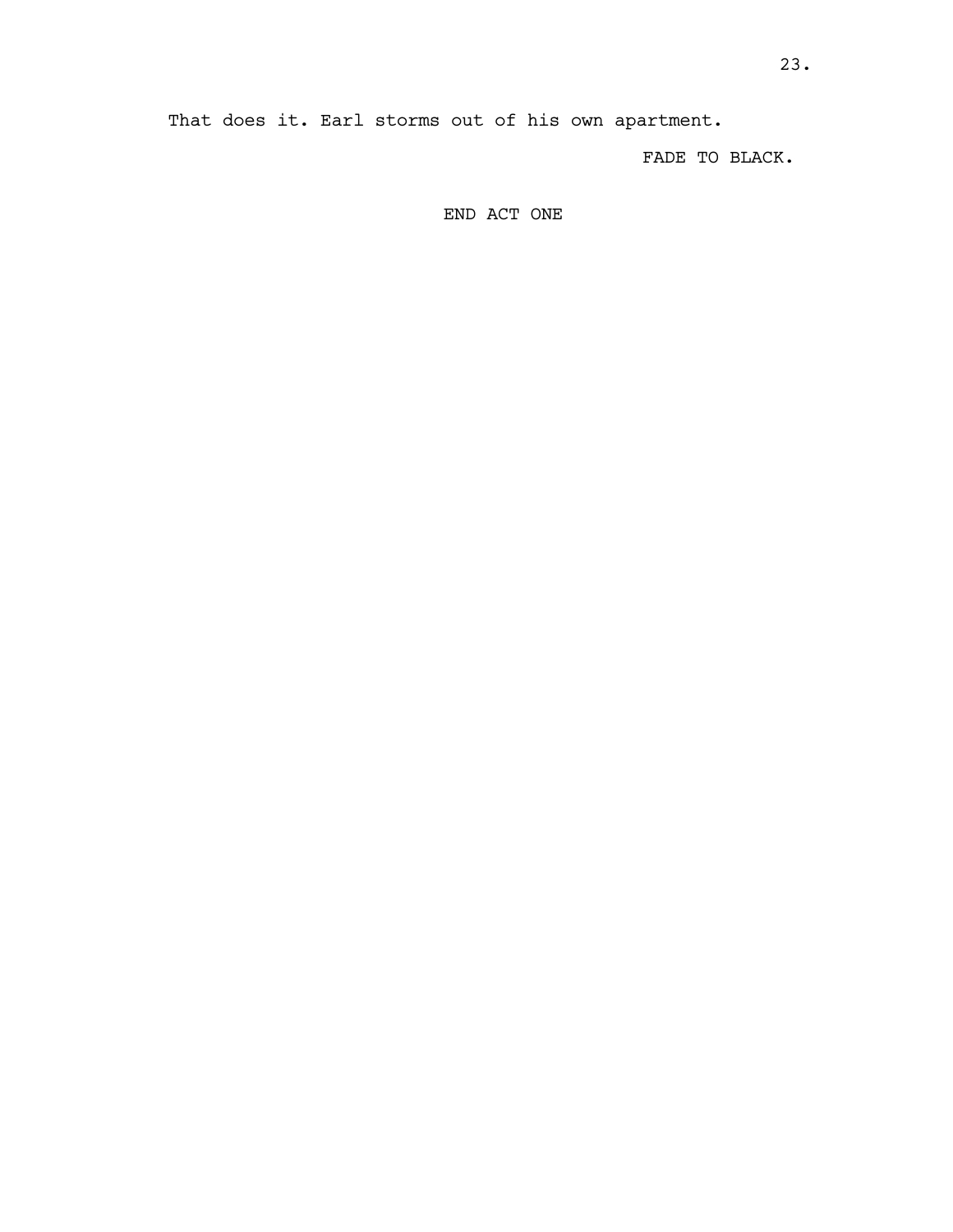## ACT TWO

FADE IN:

INT. CONFESSIONAL - NIGHT

Light splashes on Earl's face as the confessional window slides open. He spills his guts to an UNSEEN CONFESSOR.

## EARL

Please forgive me for my sins. It's been three weeks since I've been here.

Earl steals a glance at his confessor. He CLEARS HIS THROAT and closes his eyes to help his concentration.

#### EARL

I've given up smoking like we talked about. I knew I'd put on weight. I just didn't think it'd all be in my neck.

Earl adjusts his rear on the hard bench.

### EARL

Add to that my shrinking frontal lobe. I figgered my inner rage stemmed from my daily trudge through bureaucratic magma that renders all effort futile. Earl looks down in disgust.

EARL

And unless I pull a rabbit outta my hat, I'm gonna lose my lousy job. You know it's bad when you've got all your self-esteem wrapped up in a dead-end career that only causes others pain. Earl blows his nose with a tissue.

#### EARL

And I shoulda never let Teneaylle stay at my place. (aside) That's my homo friend I was telling you about. (frustrated) I've been trying to get with this neighbor chick for months. And in seconds, he makes her think I'm a fruit boot.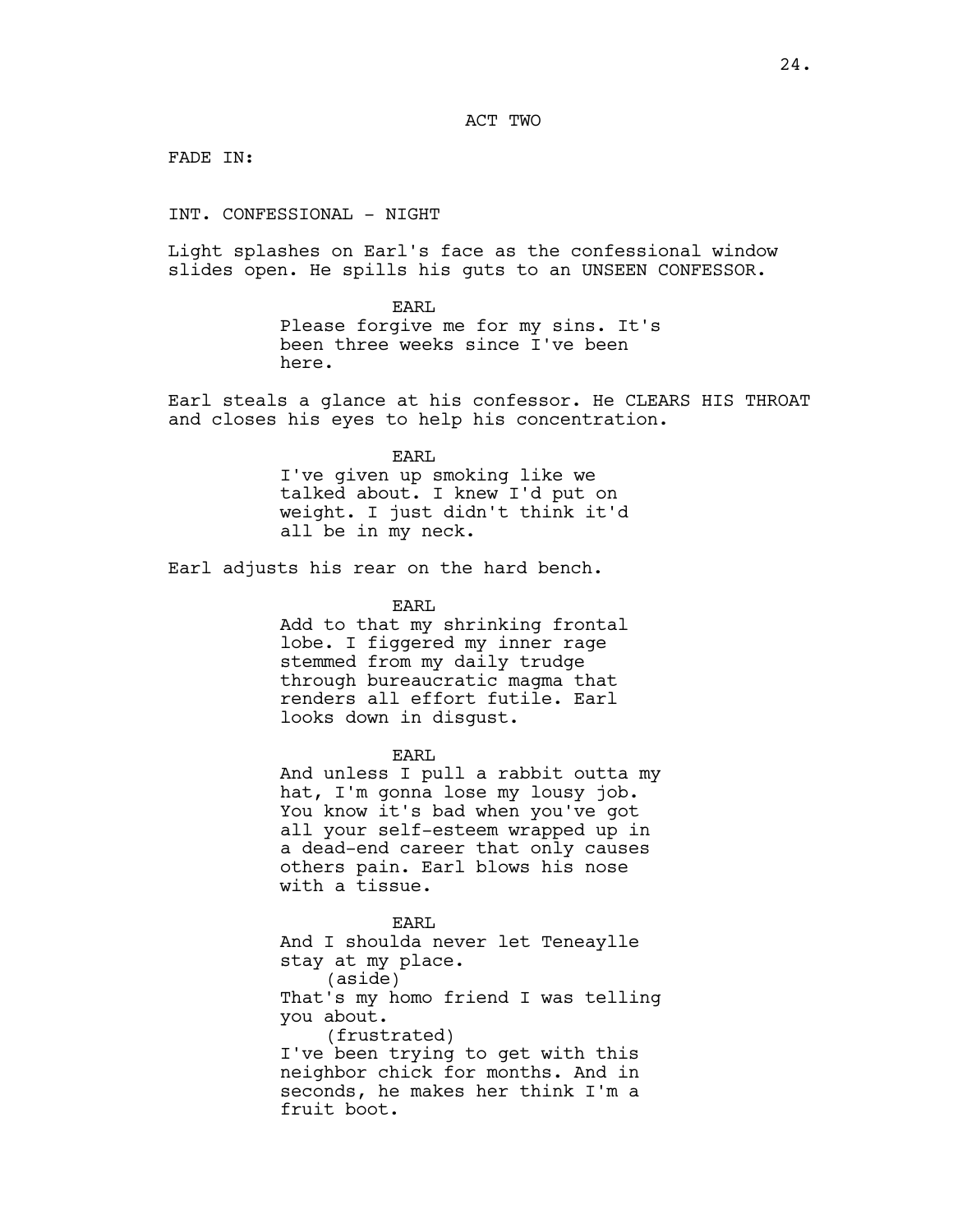Earl discards the used tissue with a basketball arc.

EARL Maybe Teneaylle's right. He says I should treat women as friends. Instead of just sexual objects. He looks at his Confessor.

### EARL

I dunno anymore. What d'ya think?

Reveal that Earl is talking to a NAKED PEEPSHOW GIRL who sits behind a safety window. Her crossed arms cover all the naughty bits. The window slowly closes.

> NAKED PEEPSHOW GIRL I'd love to tell you what I think, Sweety. But you'll hafta put in another buck.

The window closes. Earl digs into his pocket and desperately feeds four more quarters into the peepshow slot.

FADE TO BLACK.

INT. SCHULZ'S CAFETERIA - NEXT DAY

Earl, Megan, Wendell and Teneaylle slowly work down the line of the aging cafeteria. The prices are cheap here because you're paying for the ambience. Earl and Teneaylle are still mad at each other. Maintaining a safe distance. Earl slides up to the hair-netted CAFETERIA WOMAN (50's). She holds up a slab of meat from a watery grave.

> CAFETERIA WOMAN Roast beef for you.

EARL You have any southern-fried dodo or maybe some fresh coelacanth.

CAFETERIA WOMAN Excuse me?

EARL Never mind. You wouldn't understand.

EARL(CONTÕD) I gotta figger outta way to prove Dr. Truman's ripping off money from his foundation.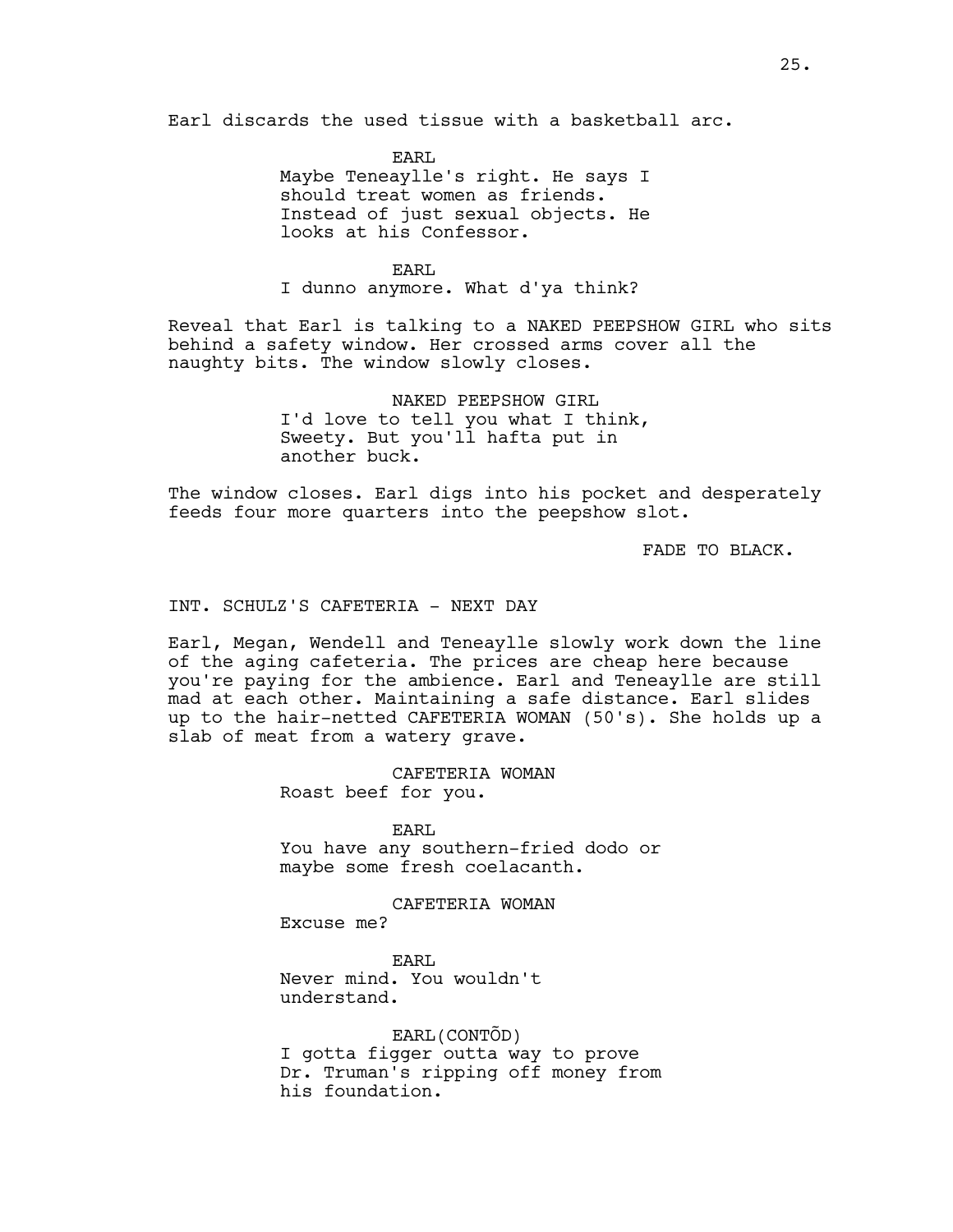WENDELL. But he runs orphanages, food pantries, free clinics. He's practically Mother Teresa.

EARL

I never trusted her either. Anyone who takes a vow of poverty is just looking for a free ride.

WENDELL If anyone can nail him, it's you. (to Megan) Earl's even better than Quincy.

EARL And hopefully not as one note.

Teneaylle HUFFS. Earl ignores him as they sit down to eat.

# EARL

This job is the only thing I've ever been good at. Besides, masturbation, of course. (philosophically) I figger anyone will lie, cheat or steal if they think they can get away with it. I'm all that stands between modern civilization and total social anarchy.

Teneaylle silently mocks Earl. Earl tries to ignore him.

MEGAN But why stick your neck out if no one else does? Why can't you just let it slide...even one time?

TENEAYLLE Because he's his own worst enemy.

EARL Really? I thought you were doing a pretty good job of that.

Wendell and Megan try to ignore the growing animosity.

WENDELL Earl's a bit obsessive/compulsive when it comes to the truth?

EARL Rule #4. The truth cannot be hidden forever.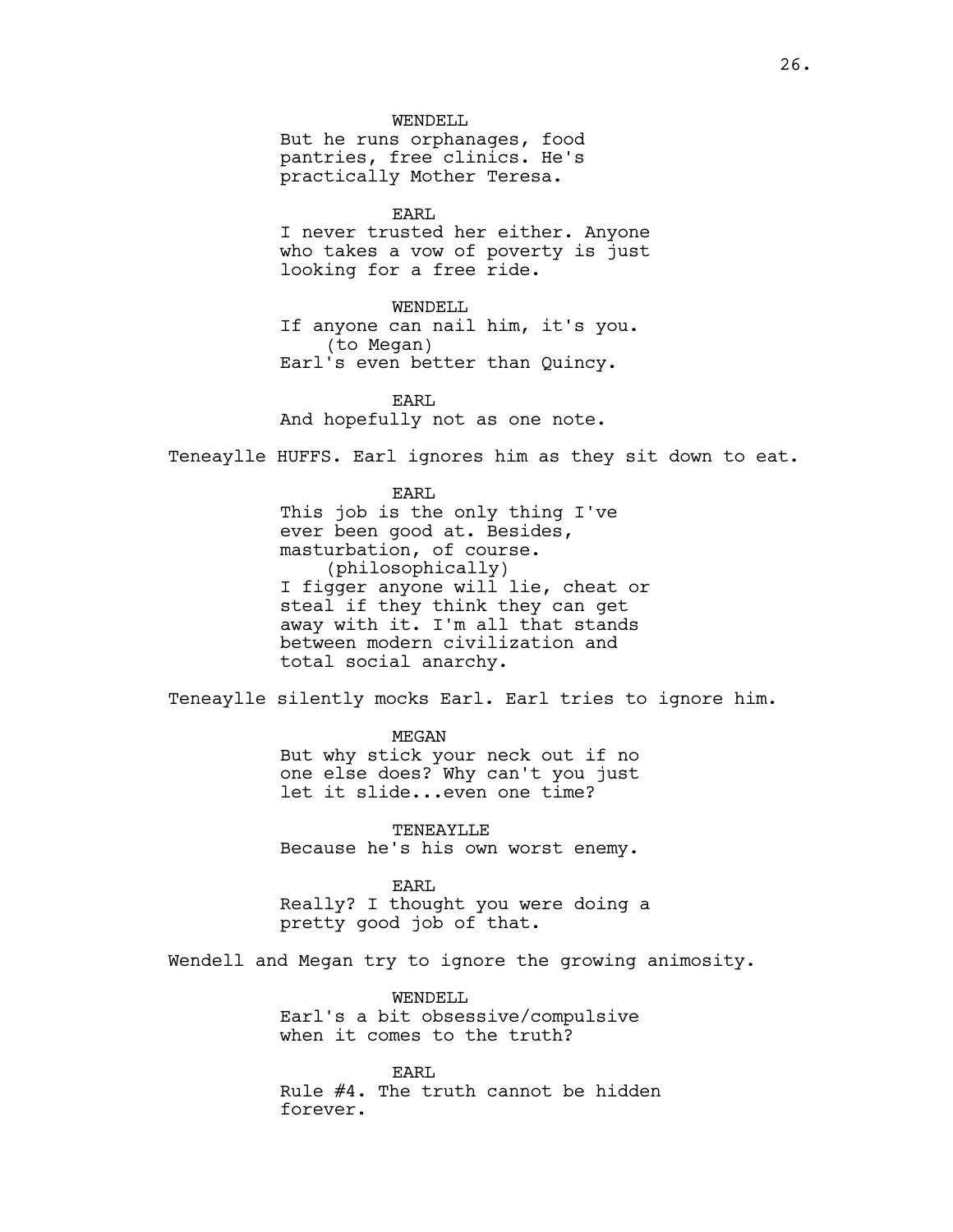I used to have a personal code. Until it killed a man. Wendell leans towards Earl.

WENDELL She's joking, right?

## EARL

I have no idea.

Megan eats like a pig. Elbows on the table. Ravenously shoveling food into her face. The men stare at her crude behavior in disbelief. She stops in mid-chew.

MEGAN

What?

EARL Do you always eat like that?

MEGAN I learned it in prison, okay?

TENEAYLLE Why do I believe her?

Earl GRUNTS and turns away from Teneaylle.

**TENEAYLLE** Don't even go there.

#### EARL

You can't even fathom the damage you've done to me, can you?

TENEAYLLE It's called a favor.

EARL Debbie is the perfect woman for me.

TENEAYLLE Yeah. Perfectly stanky.

EARL I refuse to take advice from a guy who couldn't keep a boyfriend if he tied raw meat to his wiener. Teneaylle fumes.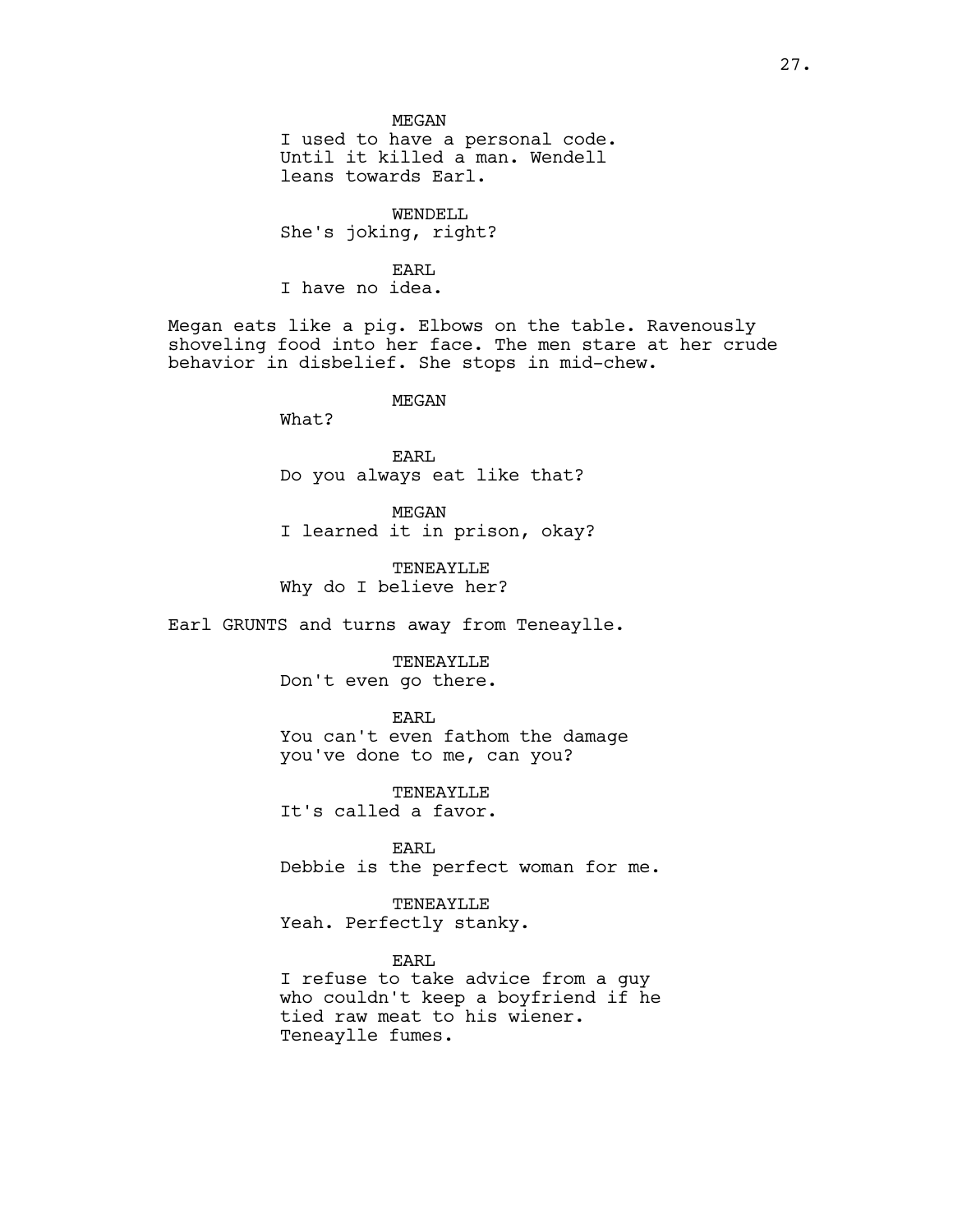TENEAYLLE At least, you can't get Vegas odds on my next sexual encounter. Earl burns. He holds out his hand.

EARL That's it. Gimme back my house key? Right now.

Teneaylle fishes out the lone key and holds it just out of reach.

### TENEAYLLE

If you want it...

Teneaylle swallows the key whole.

TENEAYLLE ...you can fish it out of the bowl in about 24 hours.

Teneaylle picks up his tray and walks off. Earl heads the other way. Wendell and Megan are frozen in fear.

> MEGAN What's up with that? I thought they were friends.

WENDELL You mean it doesn't show? She stares at him blankly.

#### WENDELL

Earl's not the most gregarious guy in the world. In fact, misanthrope pretty much hits the nail right on the head. (beat) He takes friendship very seriously. Too almost dangerous limits. With expectations like that, it's hard not to be disappointed.

Megan nods knowingly.

INT. PHOTOCOPY ROOM - DAY

Earl shows Megan how to run the photocopier. Piles of unkempt paperwork surround them.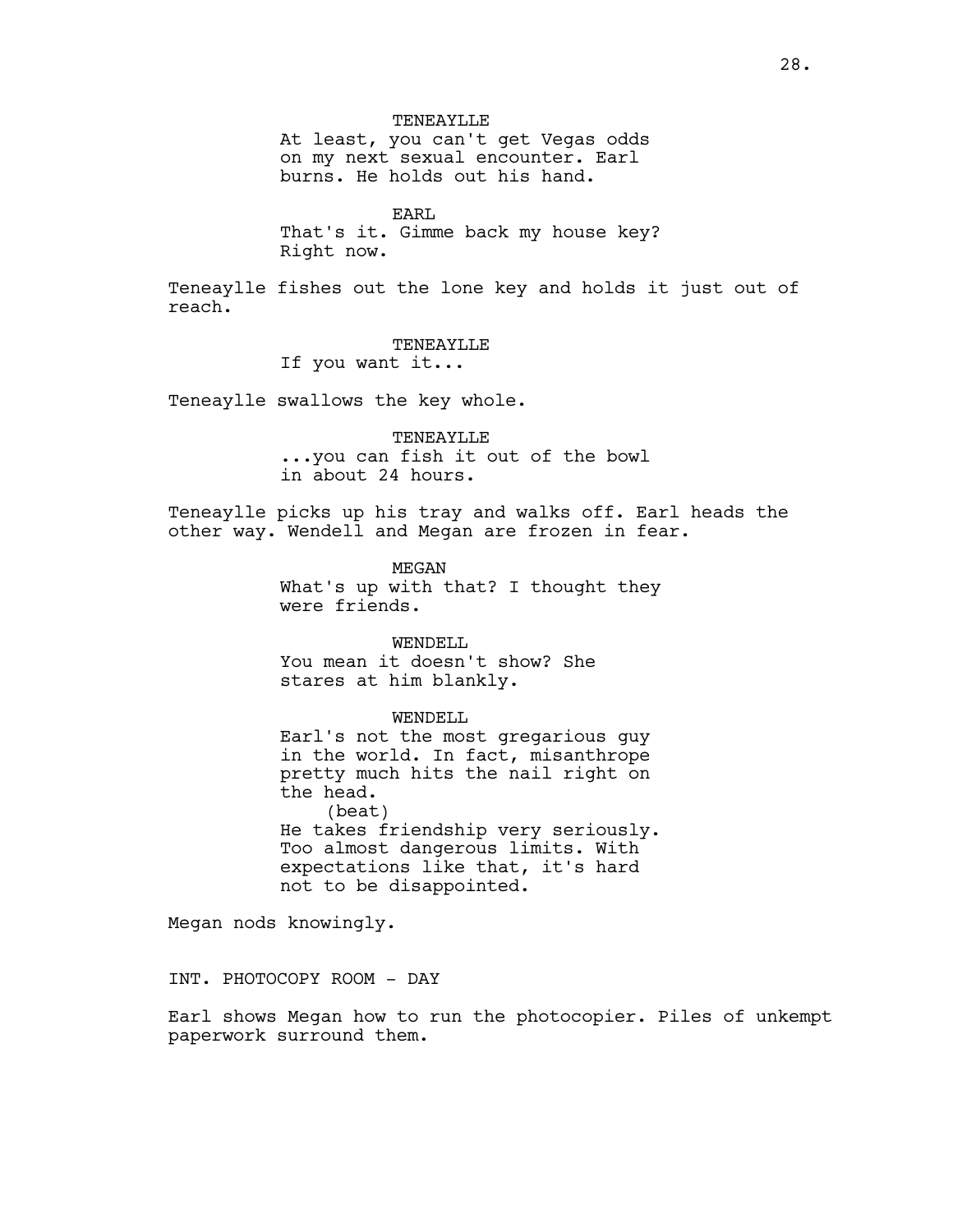EARL

We're gonna get this guy. If this business has taught me anything, it's never trust a Jewish accountant named Christian. He presses COPY and nothing happens.

EARL

You just gotta jiggle it a bit.

He rattles the photocopier. Harder and harder.

MEGAN Careful. You'll tilt it.

His angers gets the better of him. He pushes the photocopier onto the floor -- CRASH.

> MEGAN Remind me to never ask you to fix my car.

Kirstin pops her head through the door.

KIRSTIN Word is your job's in jeopardy for trying too hard. I just love the bitter taste of irony, don't you? Earl painfully bears her insult.

### KIRSTIN

Slowly but surely we're going to dismantle your little mafia of rejects and reprobates.

EARL Truman's dirty. I just know it.

KIRSTIN He's practically a one man United Way. And the great grandson of our President.

Earl shakes a handful of papers at her threateningly.

EARL When I blow the lid off this case, they'll be dialing 800-IMA-HERO.

KIRSTIN You just don't get it, do you? Dr. Truman walks in a state of political grace. He's untouchable.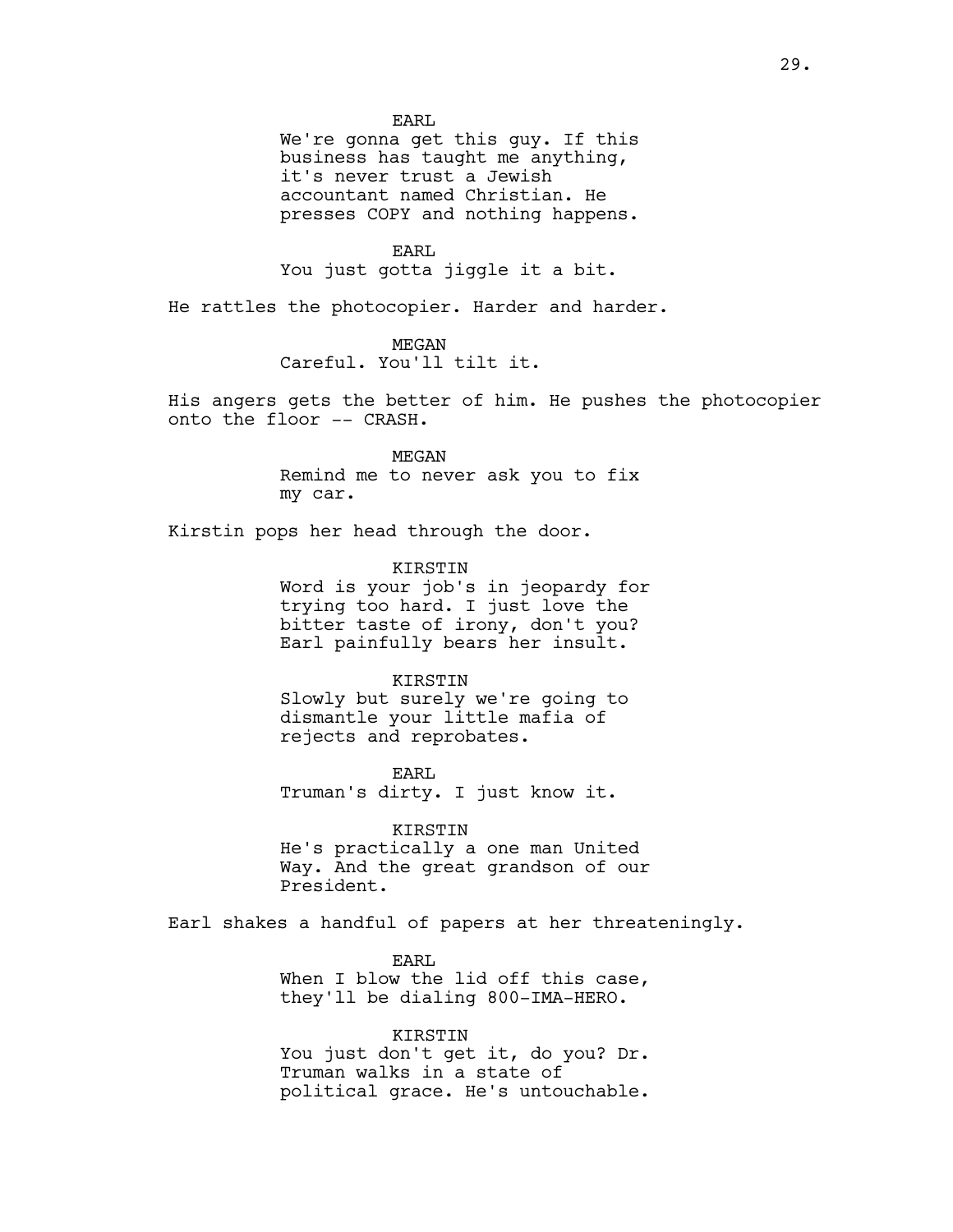MEGAN That's until now. Earl's like a shark. Always on the hunt for tax fraud chum floating just below the surface.

Earl glances at the papers in his hand.

EARL And I just found it. A list of all of Dr. Truman's charitable donations. To himself!

He grabs Megan by the arm and they run out.

EARL Come on. We gotta show this to Floyd.

Kirstin stands there and nods sadly.

KIRSTIN He'll never learn.

INT. FLOYD'S OFFICE - DAY

Earl and Megan beam proudly as Floyd glowers at the evidence before him.

> FLOYD What does this have to do with anything?

Their faces immediately drop.

EARL Whatta ya mean? He's been siphoning funds from needy people for years. We can hang this guy out to dry.

Floyd slowly takes the paperwork to the shredder.

## FLOYD

Let me tell you about what it means to be a company man, Earl. A company man does what he's told, when he's told, without asking why. Floyd destroys the evidence.

EARL

But...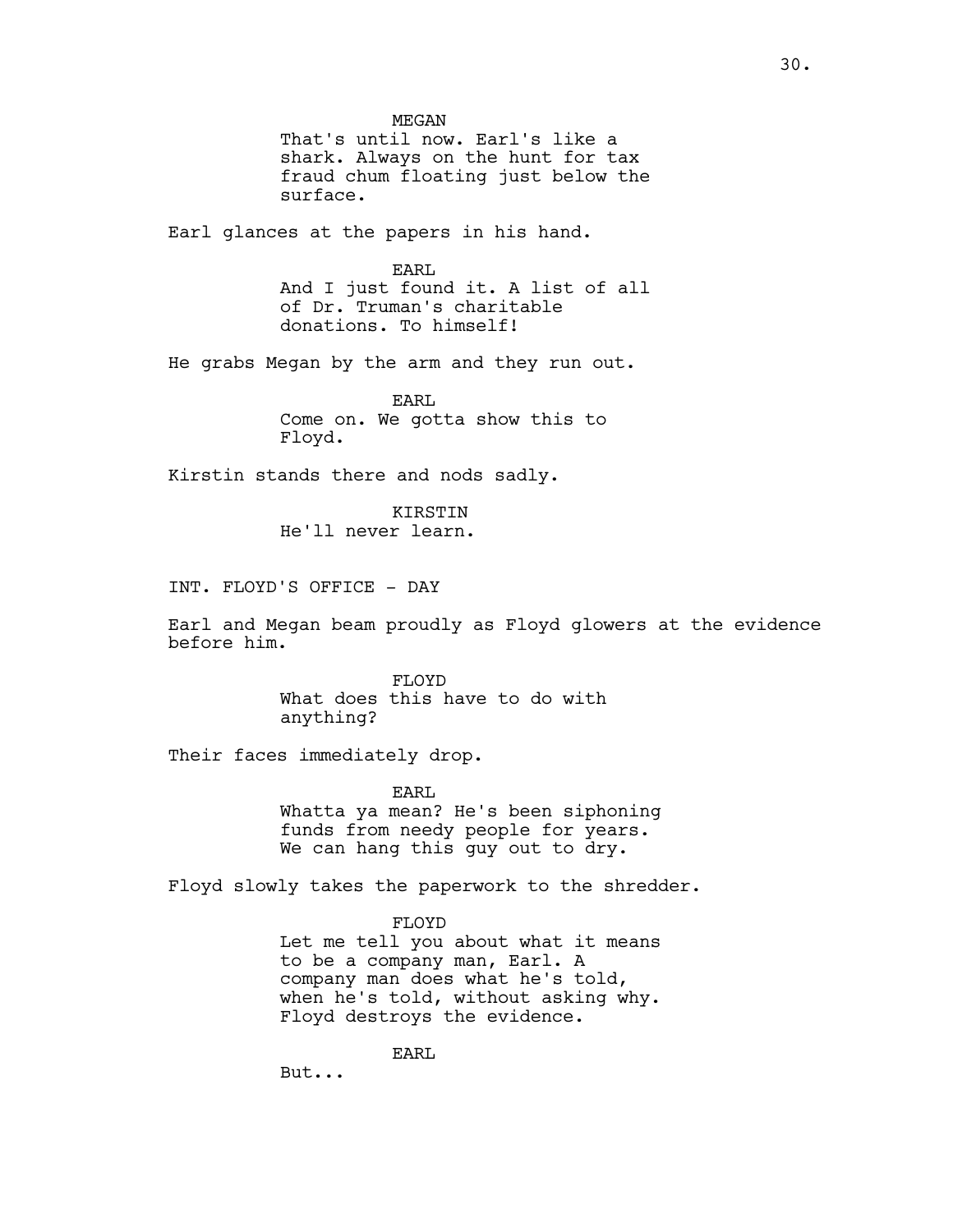FLOYD You'll never be a company man. You got too much of...whatta they call it? Integrity.

EARL I won't let you cover this up. I'll go to the press.

FLOYD Except for Section 6103 that forbids all IRS employees from divulging any tax-related information. You'll end up in the slammer for that.

Floyd returns to his massive desk.

FLOYD

It was nice knowing ya. Now, clear out your desk before I call security.

INT. CUBICLE JUNGLE - DAY

Earl and Megan step out of Floyd's office -- stunned.

MEGAN I didn't see that coming.

EARL

I can't lose this job. It's the only place where I can punish the rich and greedy with extreme prejudice and not damage my own karma.

MEGAN This job's a real roller coaster. I dunno how many times I can go through this?

This strikes a chord with Earl.

EARL That's it.

MEGAN That's what?

EARL Just a little something Dr. Truman slipped out at his interview.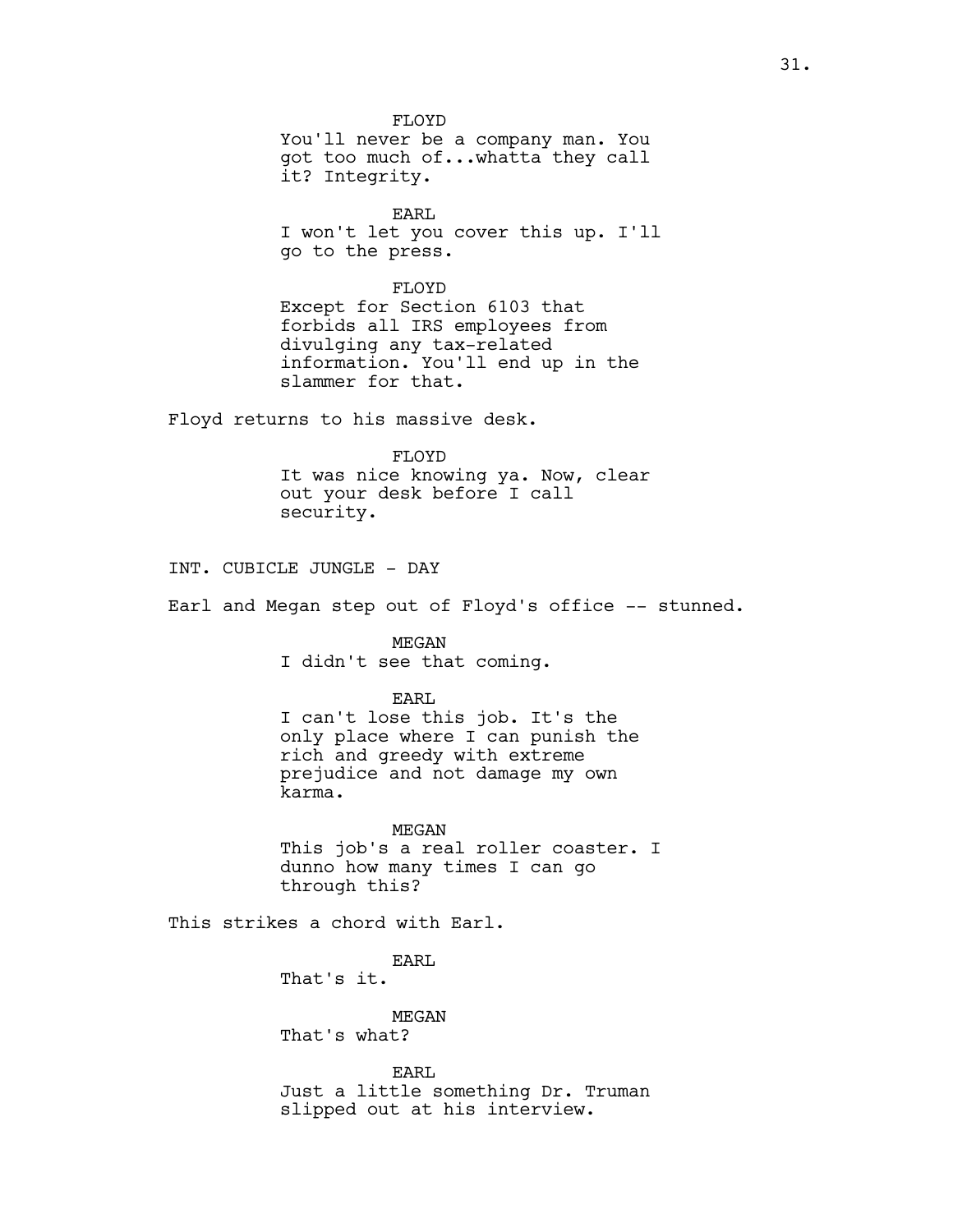Earl hurries off. Megan watches him go in dazed confusion.

FADE TO BLACK.

INT. EARL'S CUBICLE - NEXT DAY

Megan finds Earl asleep at his desk with a severe case of bedhead. She holds a hot cuppa joe in her hands.

> MEGAN Tell me you weren't here all night.

EARL Do you ever get that not so fresh feeling?

MEGAN You look like you could use some hot coffee.

Earl smiles warmly at her cup.

MEGAN This one's mine.

Earl holds up a folder.

EARL I finally figgered out what this is all about.

Megan sits down. Eager with anticipation.

EARL Dr. Truman was audited two years ago. And given a clean bill of health despite all of his obvious misdealing.

MEGAN Yahtzee! (beat)

Who ran the audit?

EARL Floyd's boss. And just before his big promotion too.

Kirstin pops her head over the partition. Filled with righteous indignation.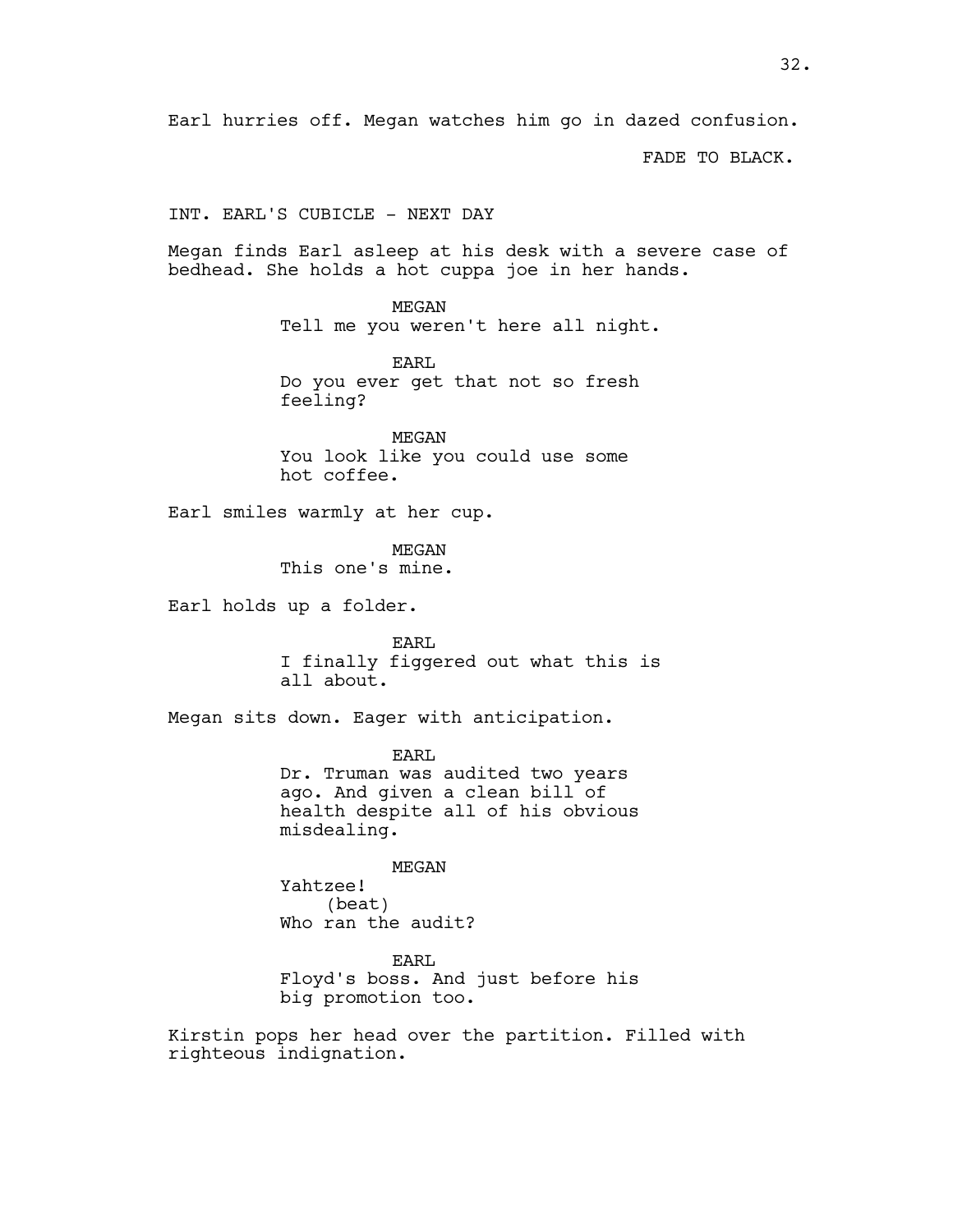**KIRSTIN** 

Why are you still here? Your getting fired is the best news I've heard since my mother died.

Earl shakes the folder of incriminating evidence.

EARL

Gimme a break. Anyone coulda walked into this trap.

KIRSTIN Please. Why do you think I ducked out?

Kirstin smiles wickedly. Earl can't believe it.

KIRSTIN Floyd says I can keep your temp once you're gone.

Megan looks at Earl fearfully. He's completely defeated.

EARL I won't stand in her way.

MEGAN (to Earl) What did I ever do to you?

Kirstin burns from this insult. She drops behind her partition. Wendell approaches the cubicle.

> WENDELL Tough luck, Earl. Things won't be the same without you. Earl shakes Wendell's hand.

EARL I'm really gonna miss you, Wendell. Compared to you, I've always felt good about myself.

WENDELL

Thanks.

EARL There's gotta be some way to reveal this cover-up.

WENDELL Better be careful. They'll jail you for violating Section 6103. It's their code of silence.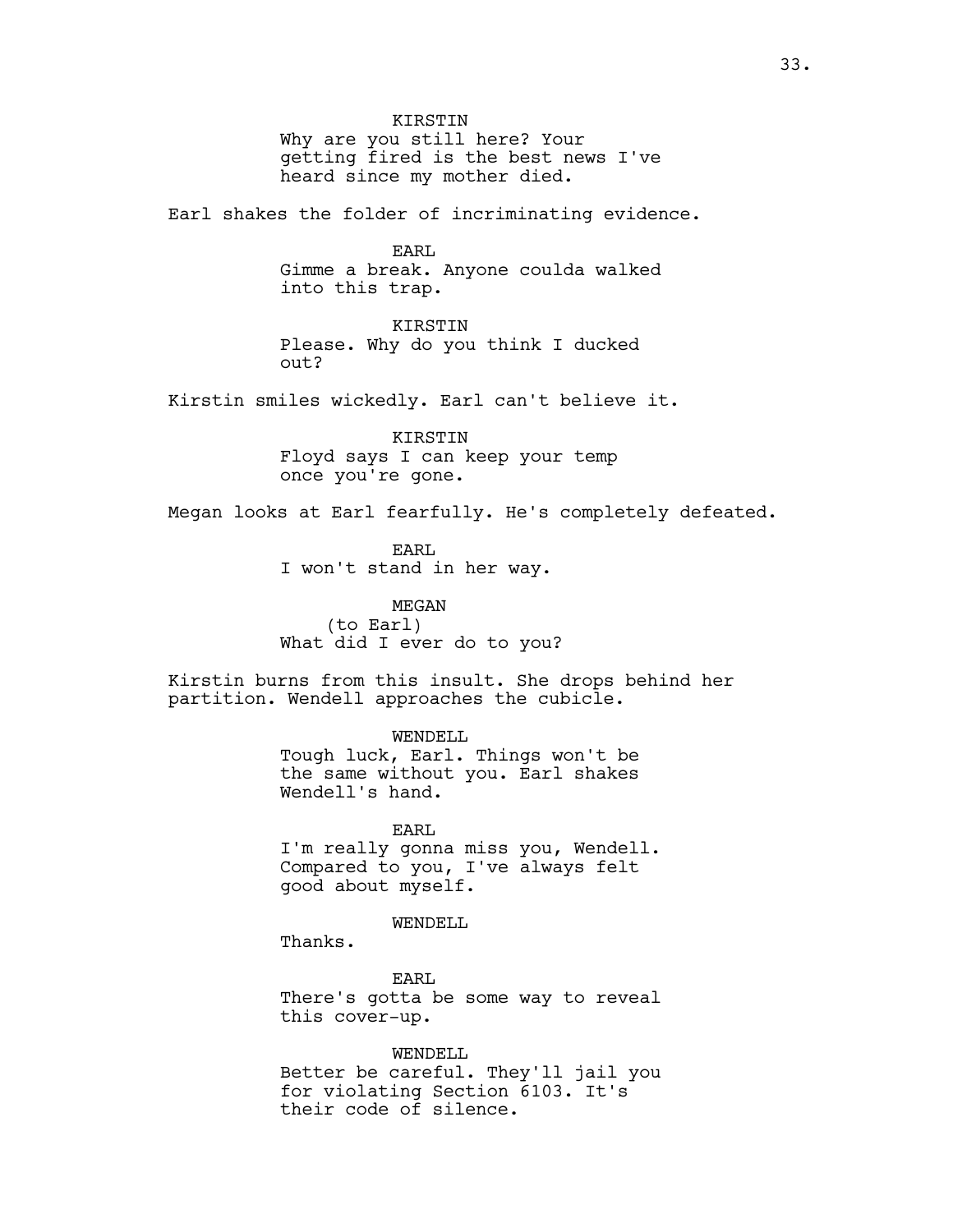MEGAN

Does anyone not have a code around here?

EARL Don't worry. I'll do a lot of stupid things to keep this job. But it all stops when the threat of anal rape rears its ugly head.

#### WENDELL

It's the perfect Catch 22. Only employees have access to evidence of corruption and the law says they can't do anything about it. Earl's eyes light up.

## EARL

That's it!

Earl gives Wendell a big bear hug.

EARL Wendell, you're the best.

WENDELL (weakly) I don't like being touched.

INT. FLOYD'S OFFICE - DAY

Floyd squares off against Earl and Megan.

FLOYD Do I have to set you aflame to make you understand you're not welcome here?

## EARL

You've got plenty of your own fires to stomp out, Smokey. Floyd picks up his phone.

### FLOYD

That's a threat. And I've got it on tape. I'm calling security. Earl sits down confidently.

EARL Go right ahead. The more the merrier.

Floyd stops in mid-dial.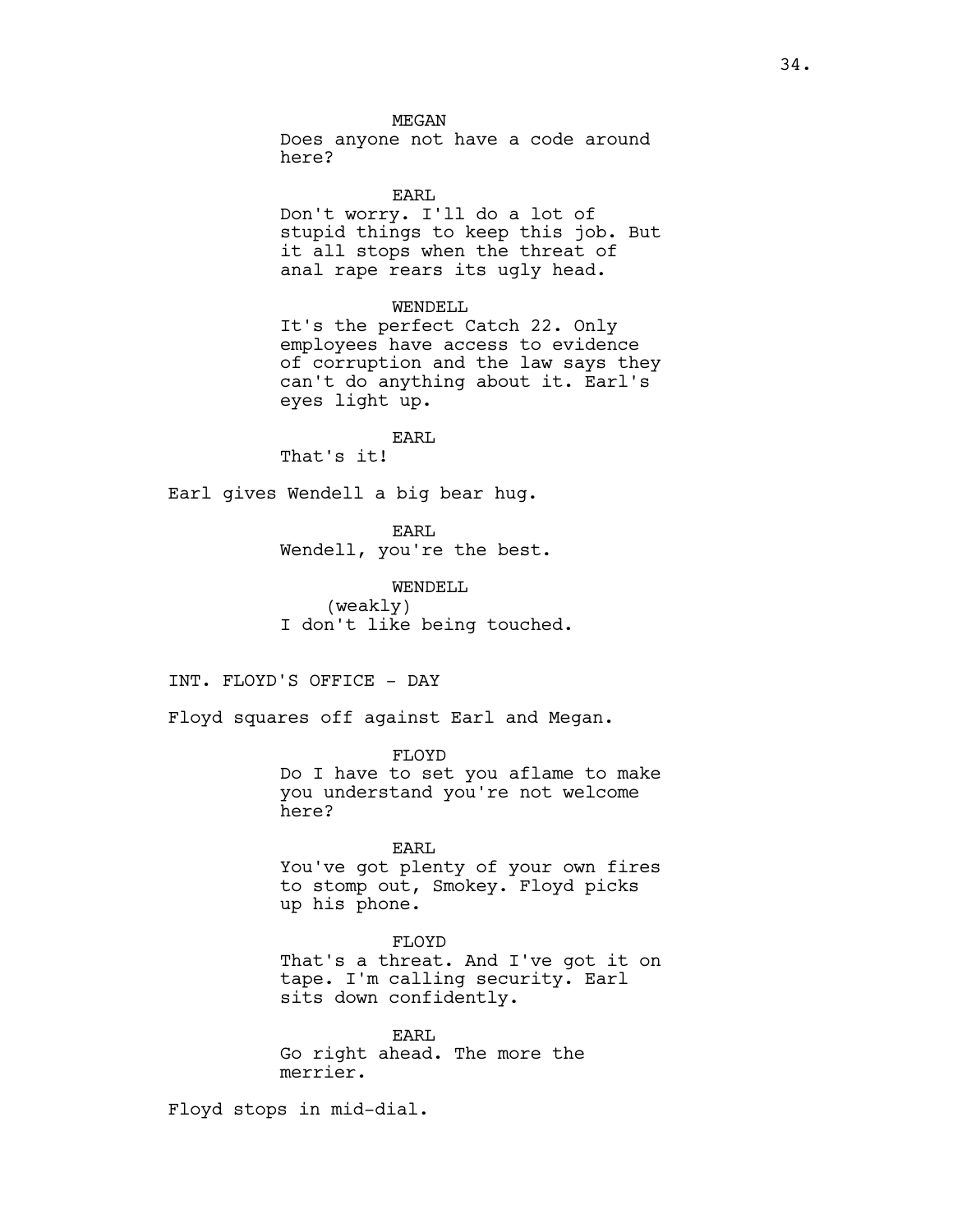FLOYD What's going on? You should be afraid of me right now.

EARL We both know I can't tell anyone about your little cover-up. But there's nothing to stop Megan. She's just a temp.

## MEGAN

Just?

Floyd hangs up the phone. He attempts damage control.

FLOYD You had me worried, Earl. Thought I was gonna lose my best auditor. But I knew you'd figger a way outta this one.

Floyd shakes Earl's hand vigorously.

FLOYD Welcome back to the family. I just love happy endings, don't you? Now, if you'll excuse me...

EARL Hold on. We still have Dr. Truman to deal with.

Floyd's face twists painfully.

FLOYD

What?

EARL You heard me. I won't let this get swept under the rug.

FLOYD Don't push this, Earl. Earl leans on his desk.

EARL I gotta look myself in the mirror every morning. Preferably with my clothes on. (beat) And if I can't do that -- then I've got absolutely nothing going for me.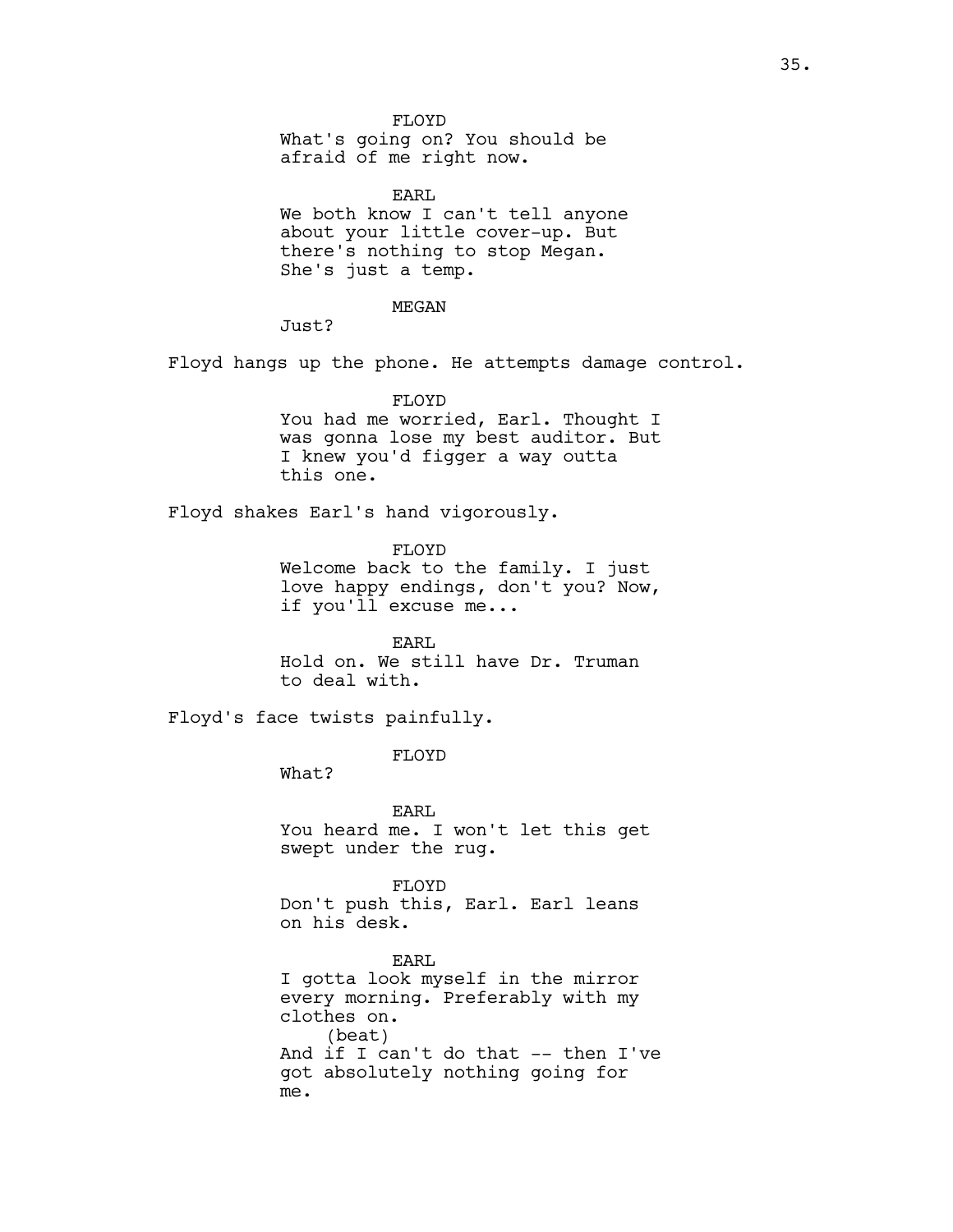FLOYD Come on. We've learned our lesson. Can't you just let it go.

EARL You put me through hell. Now, it's your turn.

Floyd SIGHS. He might as well be talking to the wall.

FLOYD Whatta I care? I was just following orders. I'll just sit back and watch the heads roll off the guys upstairs.

INT. CUBICLE JUNGLE - DAY

Earl and Megan exit Floyd's office. They execute a sloppy high-five.

MEGAN

We make a pretty good team.

EARL

It's like I looked deep into my bleak and pathetic existence and found a soulmate.

MEGAN

I've never met anyone like you. Someone willing to stick his neck out...no matter what. From now on, I'm gonna be just like you. Damn the consequences.

EARL You're lying again, aren't you? Megan silently nods.

EARL Now that I got my job back. All I gotta do is get laid. Megan looks around uncomfortably.

MEGAN You're not coming onto me, are you?

EARL (emphatically) No! (aside) Not yet. (MORE)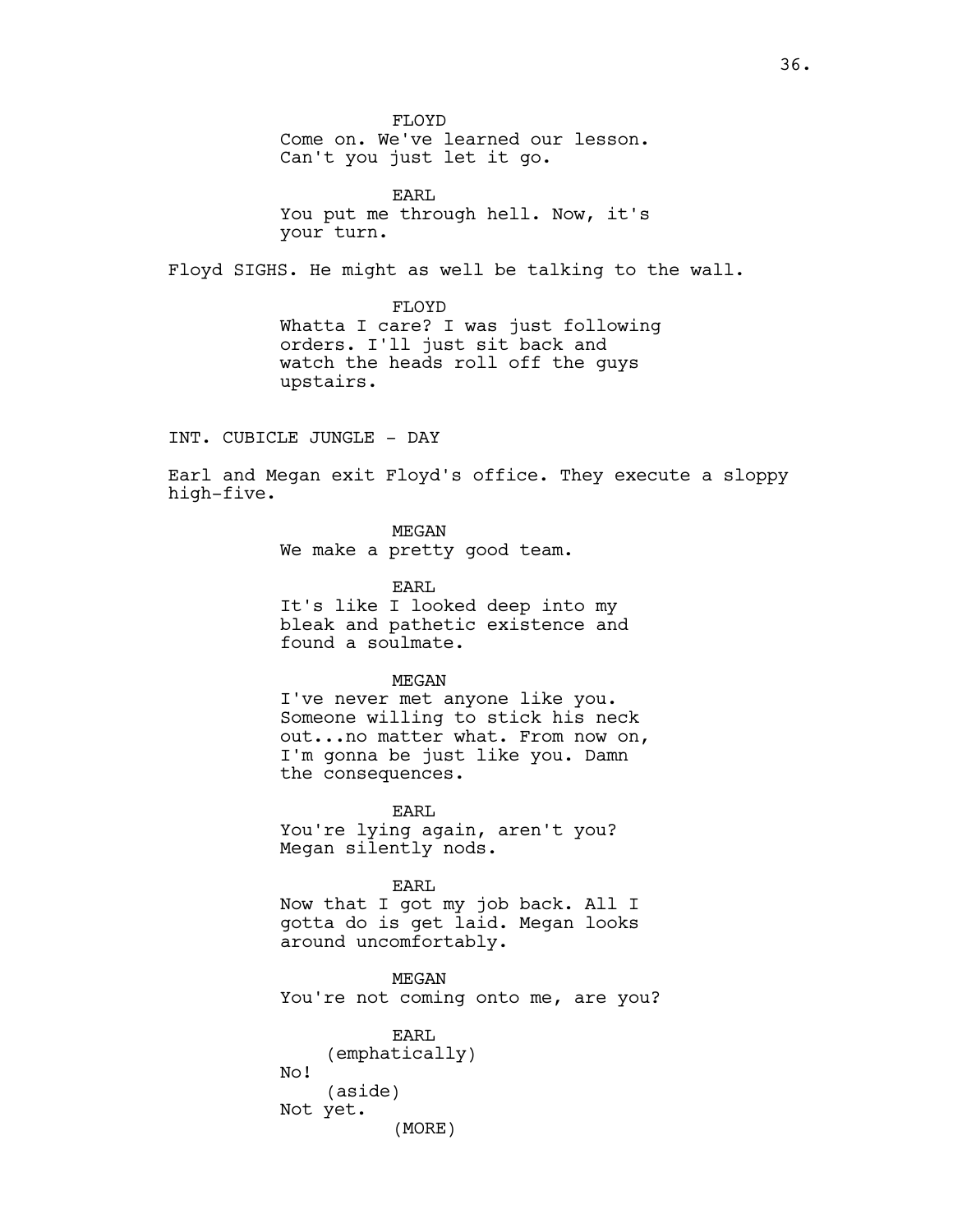(tersely) At least, Teneaylle can't hurt me anymore. EARL (CONT'D)

MEGAN Don't take this the wrong way. But you seem like the kinda guy who needs all the friends he can get.

EARL I'm a lot pettier than I let on. (beat) Most people wouldn't think I'd have a homo for a friend. But we share a heritage of ridicule. The merciless teasing at school. Getting beaten up just for being different. (repentantly) I was a real jerk to those gay kids. (beat) But over time. Almost imperceptibly, I've become a fag stag.

MEGAN Your secret's safe with me. But don't you miss him? Even a little?

EARL Well, yeah. I can count my friends on one hand. Even after sticking it in a garbage disposal.

EXT. EARL'S APARTMENT - NIGHT

Teneaylle KNOCKS on Earl's door. No answer. He starts to slide the key under the door when Debbie shows up.

> DEBBIE So how are the love birds?

#### TENEAYLLE

Excuse me?

DEBBIE

In hindsight, it makes perfect sense. I've never seen Earl bring a woman into that apartment. Ever.

**TENEAYLLE** What are you getting at?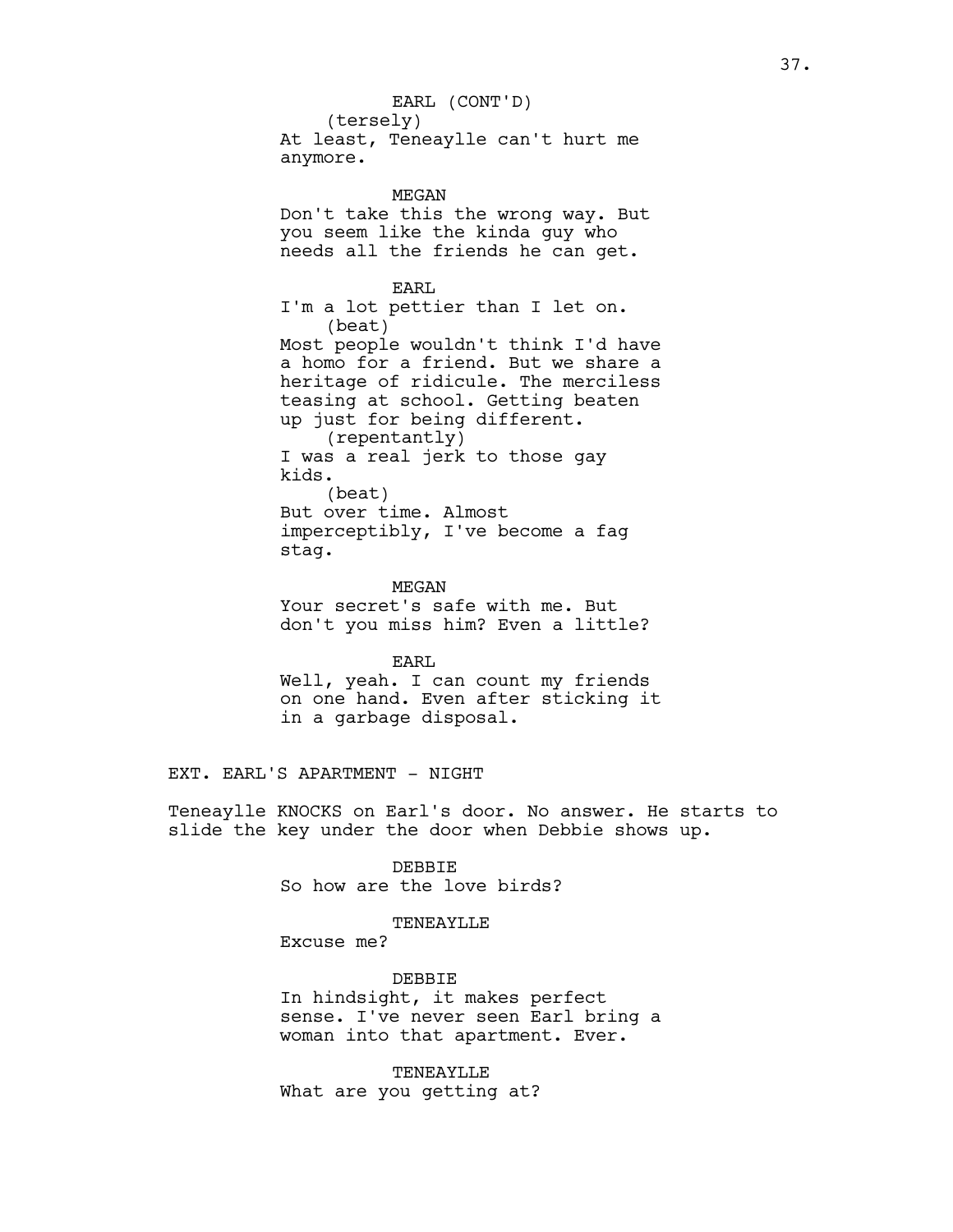DEBBIE I'm just glad he found someone who can put up with him. You must be a real saint.

TENEAYLLE (tersely) Oh, I'm really something.

DEBBIE Don't take it the wrong way. To each his own. That's my motto.

The elevator door opens and Earl steps out.

TENEAYLLE So you don't think a woman could ever be interested in Earl?

Earl ducks back into the elevator to eavesdrop.

DEBBIE

Well, I'm sure there'd have to be somebody for him. Statisticallyspeaking. Maybe in a women's prison somewhere.

TENEAYLLE I'll have you know that Earl's one of the sweetest men I've ever met.

DEBBIE It's great that you sisters stick up for each other. No one else will do it. That's for sure.

The elevator alarm BUZZES. Earl can't believe his misfortune. He steps into the hall and reveals his presence.

> DEBBIE Hi, Earl. We were just talking about you.

Without Debbie seeing, Teneaylle pinches his nose and waves off her stankiness.

> EARL Really. What about?

DEBBIE Oh, just girl talk. You know.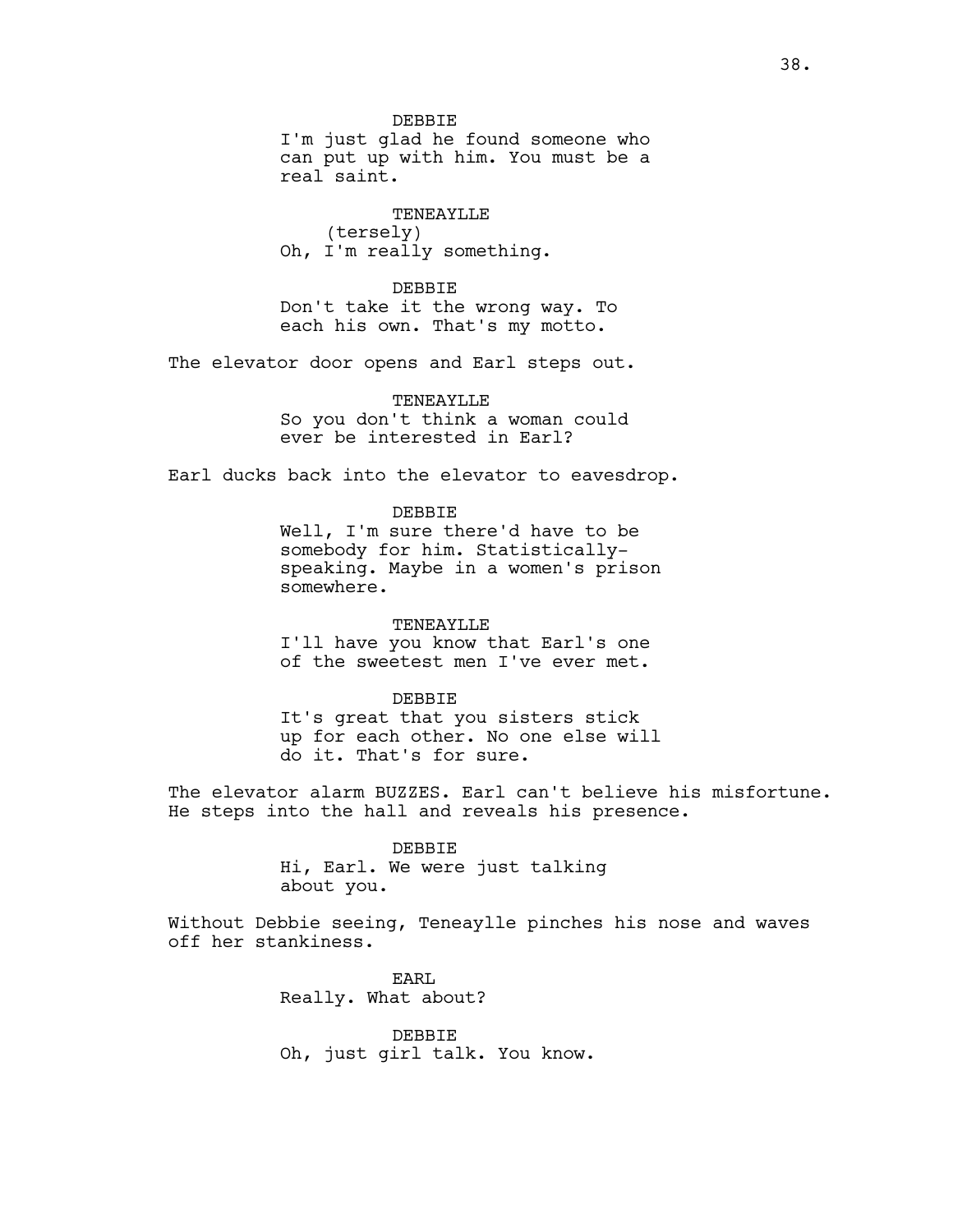### TENEAYLLE

Debbie's glad you're finally in a healthy relationship.

DEBBIE Oh, yeah. I was sure you'd never find anybody. But honestly, you seem too crude to be gay.

EARL I find it helps when I'm confronted with ignorance.

DEBBIE I know just what you mean. Some people can be real dopes.

EARL

And stanky.

## DEBBIE

Excuse me?

Earl puts his arm around Teneaylle and kisses his cheek.

EARL It's a guy thing. You wouldn't understand.

Dazed and confused, Debbie enters her apartment.

EARL What brings you back? Teneaylle holds up the key.

TENEAYLLE I'm returning this. Don't worry, I washed it thoroughly.

Earl gingerly takes the key. Teneaylle hands him a folded newspaper.

> **TENEAYLLE** I also circled some Want Ads for you. A couple jobs don't even seem that humiliating.

EARL Don't need it. I bullied Floyd into giving my old job back.

Teneaylle's eyes light up. He gives Earl a big hug.